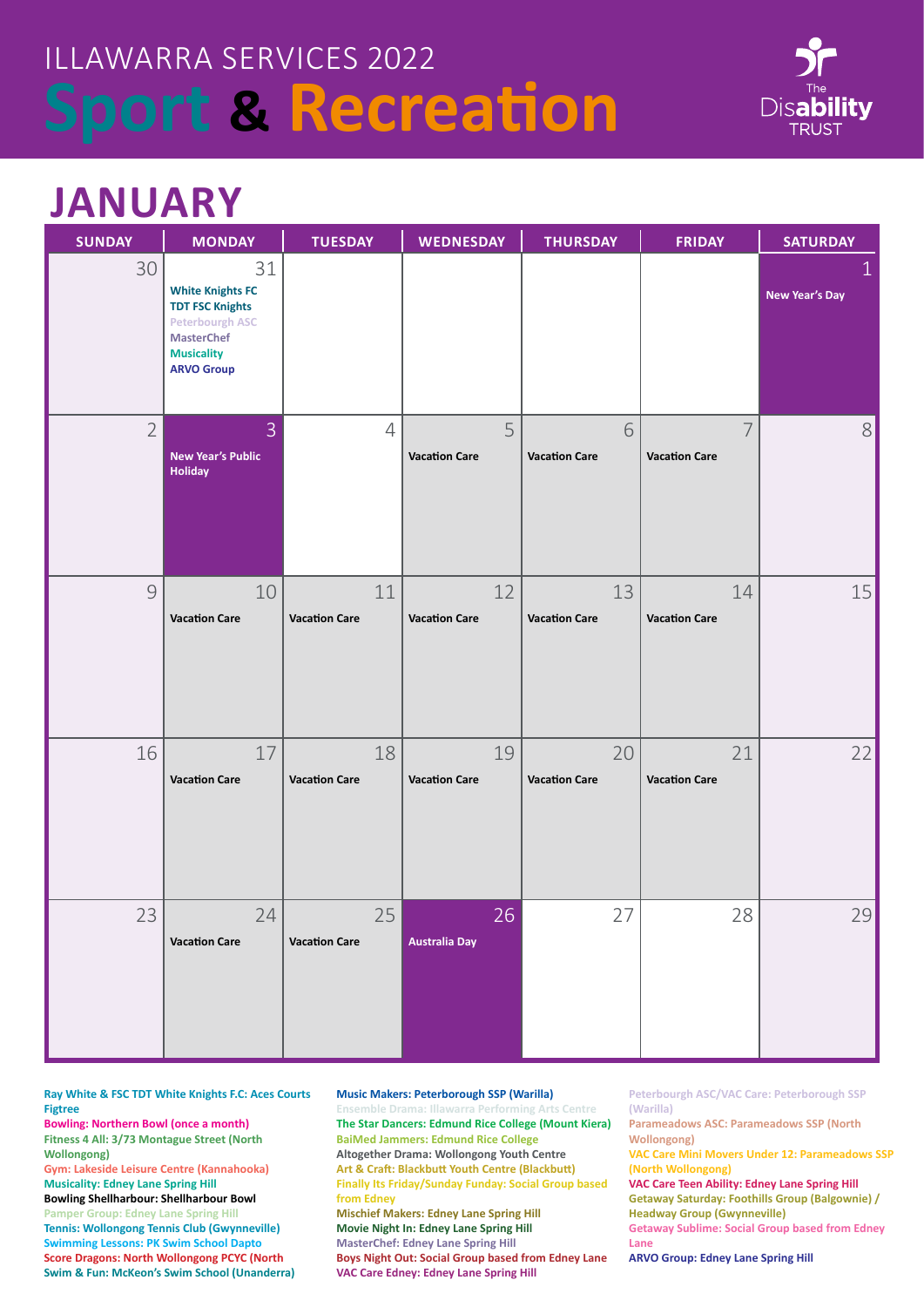

### **FEBRUARY**

| <b>SUNDAY</b>              | <b>MONDAY</b>                                                                                                                                    | <b>TUESDAY</b>                                                                                                                                    | <b>WEDNESDAY</b>                                                                              | <b>THURSDAY</b>                                                                                                                                                 | <b>FRIDAY</b>                                                                                          | <b>SATURDAY</b>                                                                                                                             |
|----------------------------|--------------------------------------------------------------------------------------------------------------------------------------------------|---------------------------------------------------------------------------------------------------------------------------------------------------|-----------------------------------------------------------------------------------------------|-----------------------------------------------------------------------------------------------------------------------------------------------------------------|--------------------------------------------------------------------------------------------------------|---------------------------------------------------------------------------------------------------------------------------------------------|
|                            |                                                                                                                                                  | 1<br><b>Fitness 4 All</b><br>Gym - Kannahooka<br><b>Bowling Shellharbour</b><br><b>Peterbourgh ASC</b><br><b>MasterChef</b><br><b>ARVO Group</b>  | 2<br><b>Tennis</b><br><b>Peterbourgh ASC</b><br><b>Parameadows ASC</b><br><b>Pamper Group</b> | 3<br><b>Score Dragons</b><br>Swim 4 Fun<br><b>PK Swimming</b><br><b>Fitness 4 All</b><br><b>Peterbourgh ASC</b><br><b>Parameadows ASC</b><br><b>ARVO Group</b>  | $\overline{4}$<br><b>Music Makers</b><br><b>Mischief Makers</b><br><b>Peterbourgh ASC</b>              | 5<br><b>Getaway Saturday</b><br><b>Jammers</b><br><b>Star Dancers</b><br>Art & Craft<br><b>Altogether Drama</b><br><b>Getaway Saturday</b>  |
| 6                          | 7<br><b>White Knights FC</b><br><b>TDT FSC Knights</b><br><b>Peterbourgh ASC</b><br><b>MasterChef</b><br><b>Musicality</b><br><b>ARVO Group</b>  | 8<br><b>Fitness 4 All</b><br>Gym - Kannahooka<br><b>Bowling Shellharbour</b><br><b>Peterbourgh ASC</b><br><b>MasterChef</b><br><b>ARVO Group</b>  | 9<br><b>Tennis</b><br><b>Peterbourgh ASC</b><br><b>Parameadows ASC</b>                        | 10<br><b>Score Dragons</b><br>Swim 4 Fun<br><b>PK Swimming</b><br><b>Fitness 4 All</b><br><b>Peterbourgh ASC</b><br><b>Parameadows ASC</b><br><b>ARVO Group</b> | 11<br><b>Music Makers</b><br><b>Mischief Makers</b><br><b>Peterbourgh ASC</b>                          | 12<br><b>Jammers</b><br><b>Star Dancers</b><br><b>Altogether Drama</b><br><b>Getaway Saturday</b>                                           |
| 13<br><b>Sunday Funday</b> | 14<br><b>White Knights FC</b><br><b>TDT FSC Knights</b><br><b>Peterbourgh ASC</b><br><b>MasterChef</b><br><b>Musicality</b><br><b>ARVO Group</b> | 15<br><b>Fitness 4 All</b><br>Gym - Kannahooka<br><b>Bowling Shellharbour</b><br><b>Peterbourgh ASC</b><br><b>MasterChef</b><br><b>ARVO Group</b> | 16<br><b>Tennis</b><br><b>Peterbourgh ASC</b><br><b>Parameadows ASC</b>                       | 17<br><b>Score Dragons</b><br>Swim 4 Fun<br><b>PK Swimming</b><br><b>Fitness 4 All</b><br><b>Peterbourgh ASC</b><br><b>Parameadows ASC</b><br><b>ARVO Group</b> | 18<br><b>Music Makers</b><br><b>Mischief Makers</b><br><b>Peterbourgh ASC</b><br><b>Movie Night In</b> | 19<br><b>Getaway Saturday</b><br><b>Jammers</b><br><b>Star Dancers</b><br>Art & Craft<br><b>Altogether Drama</b><br><b>Getaway Saturday</b> |
| 20                         | 21<br><b>White Knights FC</b><br><b>TDT FSC Knights</b><br><b>Peterbourgh ASC</b><br><b>MasterChef</b><br><b>Musicality</b><br><b>ARVO Group</b> | 22<br><b>Fitness 4 All</b><br>Gym - Kannahooka<br><b>Bowling Shellharbour</b><br><b>Peterbourgh ASC</b><br><b>MasterChef</b><br><b>ARVO Group</b> | 23<br><b>Tennis</b><br><b>Peterbourgh ASC</b><br><b>Parameadows ASC</b>                       | 24<br><b>Score Dragons</b><br>Swim 4 Fun<br><b>PK Swimming</b><br><b>Fitness 4 All</b><br><b>Peterbourgh ASC</b><br><b>Parameadows ASC</b><br><b>ARVO Group</b> | 25<br><b>Music Makers</b><br><b>Mischief Makers</b><br><b>Peterbourgh ASC</b>                          | 26<br><b>Getaway Saturday</b><br><b>Jammers</b><br><b>Star Dancers</b><br>Art & Craft<br><b>Altogether Drama</b><br><b>Getaway Saturday</b> |
| 27<br><b>Sunday Funday</b> | 28<br><b>White Knights FC</b><br><b>TDT FSC Knights</b><br><b>Peterbourgh ASC</b><br><b>MasterChef</b><br><b>Musicality</b><br><b>ARVO Group</b> |                                                                                                                                                   |                                                                                               |                                                                                                                                                                 |                                                                                                        |                                                                                                                                             |

**Ray White & FSC TDT White Knights F.C: Aces Courts Figtree**

**Bowling: Northern Bowl (once a month) Fitness 4 All: 3/73 Montague Street (North Wollongong)** 

**Gym: Lakeside Leisure Centre (Kannahooka) Musicality: Edney Lane Spring Hill** 

**Bowling Shellharbour: Shellharbour Bowl Pamper Group: Edney Lane Spring Hill Tennis: Wollongong Tennis Club (Gwynneville) Swimming Lessons: PK Swim School Dapto Score Dragons: North Wollongong PCYC (North Swim & Fun: McKeon's Swim School (Unanderra)**

#### **Music Makers: Peterborough SSP (Warilla)**

**Ensemble Drama: Illawarra Performing Arts Centre The Star Dancers: Edmund Rice College (Mount Kiera) BaiMed Jammers: Edmund Rice College Altogether Drama: Wollongong Youth Centre Art & Craft: Blackbutt Youth Centre (Blackbutt) Finally Its Friday/Sunday Funday: Social Group based from Edney Mischief Makers: Edney Lane Spring Hill Movie Night In: Edney Lane Spring Hill MasterChef: Edney Lane Spring Hill Boys Night Out: Social Group based from Edney Lane VAC Care Edney: Edney Lane Spring Hill**

**Peterbourgh ASC/VAC Care: Peterborough SSP (Warilla)**

**Parameadows ASC: Parameadows SSP (North Wollongong)** 

**VAC Care Mini Movers Under 12: Parameadows SSP (North Wollongong)**

**VAC Care Teen Ability: Edney Lane Spring Hill Getaway Saturday: Foothills Group (Balgownie) / Headway Group (Gwynneville)**

**Getaway Sublime: Social Group based from Edney Lane**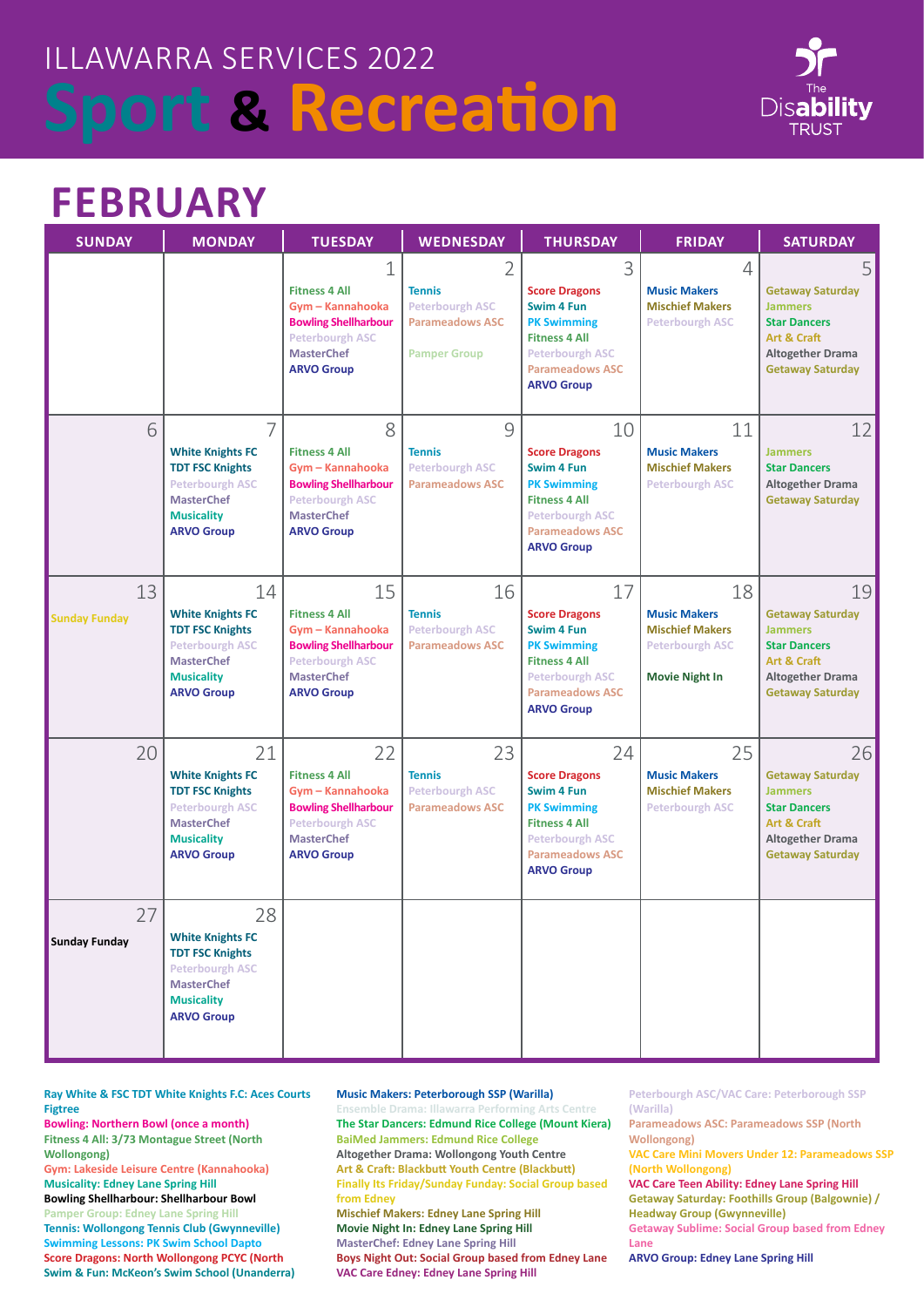

## **MARCH**

| <b>SUNDAY</b>                  | <b>MONDAY</b>                                                                                                                                                               | <b>TUESDAY</b>                                                                                                                                    | <b>WEDNESDAY</b>                                                                              | <b>THURSDAY</b>                                                                                                                                                                         | <b>FRIDAY</b>                                                                                                                  | <b>SATURDAY</b>                                                                                                                            |
|--------------------------------|-----------------------------------------------------------------------------------------------------------------------------------------------------------------------------|---------------------------------------------------------------------------------------------------------------------------------------------------|-----------------------------------------------------------------------------------------------|-----------------------------------------------------------------------------------------------------------------------------------------------------------------------------------------|--------------------------------------------------------------------------------------------------------------------------------|--------------------------------------------------------------------------------------------------------------------------------------------|
|                                |                                                                                                                                                                             | 1<br><b>Fitness 4 All</b><br>Gym - Kannahooka<br><b>Bowling Shellharbour</b><br><b>Peterbourgh ASC</b><br><b>MasterChef</b><br><b>ARVO Group</b>  | 2<br><b>Tennis</b><br><b>Peterbourgh ASC</b><br><b>Parameadows ASC</b><br><b>Pamper Group</b> | 3<br><b>Score Dragons</b><br>Swim 4 Fun<br><b>PK Swimming</b><br><b>Fitness 4 All</b><br><b>Peterbourgh ASC</b><br><b>Parameadows ASC</b><br><b>ARVO Group</b>                          | $\overline{4}$<br><b>Music Makers</b><br><b>Mischief Makers</b><br><b>Peterbourgh ASC</b><br><b>Finally It's Friday</b>        | 5<br><b>Jammers</b><br><b>Star Dancers</b><br>Art & Craft<br>Altogether Drama<br><b>Getaway Saturday</b>                                   |
| 6<br><b>Sunday Funday</b>      | 7<br><b>White Knights FC</b><br><b>TDT FSC Knights</b><br><b>Peterbourgh ASC</b><br><b>MasterChef</b><br><b>Musicality</b><br><b>ARVO Group</b>                             | 8<br><b>Fitness 4 All</b><br>Gym - Kannahooka<br><b>Bowling Shellharbour</b><br><b>Peterbourgh ASC</b><br><b>MasterChef</b><br><b>ARVO Group</b>  | 9<br><b>Tennis</b><br><b>Peterbourgh ASC</b><br><b>Parameadows ASC</b>                        | 10<br><b>Score Dragons</b><br>Swim 4 Fun<br><b>PK Swimming</b><br><b>Fitness 4 All</b><br><b>Peterbourgh ASC</b><br><b>Parameadows ASC</b><br><b>ARVO Group</b>                         | 11<br><b>Music Makers</b><br><b>Mischief Makers</b><br><b>Peterbourgh ASC</b>                                                  | 12<br><b>Jammers</b><br><b>Star Dancers</b><br><b>Altogether Drama</b><br><b>Getaway Saturday</b>                                          |
| 13<br><b>Sunday Funday</b>     | 14<br><b>White Knights FC</b><br><b>TDT FSC Knights</b><br><b>Peterbourgh ASC</b><br><b>MasterChef</b><br><b>Musicality</b><br><b>ARVO Group</b><br><b>Bowling Northern</b> | 15<br><b>Fitness 4 All</b><br>Gym - Kannahooka<br><b>Bowling Shellharbour</b><br>Peterbourgh ASC<br><b>MasterChef</b><br><b>ARVO Group</b>        | 16<br><b>Tennis</b><br><b>Peterbourgh ASC</b><br><b>Parameadows ASC</b>                       | 17<br><b>Score Dragons</b><br>Swim 4 Fun<br><b>PK Swimming</b><br><b>Fitness 4 All</b><br><b>Peterbourgh ASC</b><br><b>Parameadows ASC</b><br><b>ARVO Group</b>                         | 18<br><b>Music Makers</b><br><b>Mischief Makers</b><br><b>Peterbourgh ASC</b><br><b>Footy Madness</b><br><b>Movie Night In</b> | 19<br><b>Jammers</b><br><b>Star Dancers</b><br>Art & Craft<br><b>Altogether Drama</b><br><b>Getaway Saturday</b><br><b>Getaway Sublime</b> |
| 20                             | 21<br><b>White Knights FC</b><br><b>TDT FSC Knights</b><br><b>Peterbourgh ASC</b><br><b>MasterChef</b><br><b>Musicality</b><br><b>ARVO Group</b>                            | 22<br><b>Fitness 4 All</b><br>Gym - Kannahooka<br><b>Bowling Shellharbour</b><br><b>Peterbourgh ASC</b><br><b>MasterChef</b><br><b>ARVO Group</b> | 23<br><b>Tennis</b><br><b>Peterbourgh ASC</b><br><b>Parameadows ASC</b>                       | 24<br><b>Score Dragons</b><br>Swim 4 Fun<br><b>PK Swimming</b><br><b>Fitness 4 All</b><br><b>Peterbourgh ASC</b><br><b>Parameadows ASC</b><br><b>ARVO Group</b><br><b>Footy Madness</b> | 25<br><b>Music Makers</b><br><b>Mischief Makers</b><br><b>Peterbourgh ASC</b><br><b>Boys Night Out</b>                         | 26<br><b>Jammers</b><br><b>Star Dancers</b><br><b>Altogether Drama</b><br><b>Getaway Saturday</b>                                          |
| 27<br><b>Sunday Adventures</b> | 28<br><b>White Knights FC</b><br><b>TDT FSC Knights</b><br><b>Peterbourgh ASC</b><br><b>MasterChef</b><br><b>Musicality</b><br><b>ARVO Group</b>                            | 29<br><b>Fitness 4 All</b><br>Gym - Kannahooka<br><b>Bowling Shellharbour</b><br><b>Peterbourgh ASC</b><br><b>MasterChef</b><br><b>ARVO Group</b> | 30<br><b>Tennis</b><br><b>Peterbourgh ASC</b><br><b>Parameadows ASC</b>                       | 31<br><b>Score Dragons</b><br>Swim 4 Fun<br><b>PK Swimming</b><br><b>Fitness 4 All</b><br><b>Peterbourgh ASC</b><br><b>Parameadows ASC</b><br><b>ARVO Group</b>                         |                                                                                                                                |                                                                                                                                            |

**Ray White & FSC TDT White Knights F.C: Aces Courts Figtree**

**Bowling: Northern Bowl (once a month) Fitness 4 All: 3/73 Montague Street (North Wollongong)** 

**Gym: Lakeside Leisure Centre (Kannahooka) Musicality: Edney Lane Spring Hill** 

**Bowling Shellharbour: Shellharbour Bowl Pamper Group: Edney Lane Spring Hill Tennis: Wollongong Tennis Club (Gwynneville) Swimming Lessons: PK Swim School Dapto Score Dragons: North Wollongong PCYC (North Swim & Fun: McKeon's Swim School (Unanderra)**

#### **Music Makers: Peterborough SSP (Warilla)**

**Ensemble Drama: Illawarra Performing Arts Centre The Star Dancers: Edmund Rice College (Mount Kiera) BaiMed Jammers: Edmund Rice College Altogether Drama: Wollongong Youth Centre Art & Craft: Blackbutt Youth Centre (Blackbutt) Finally Its Friday/Sunday Funday: Social Group based from Edney Mischief Makers: Edney Lane Spring Hill Movie Night In: Edney Lane Spring Hill MasterChef: Edney Lane Spring Hill Boys Night Out: Social Group based from Edney Lane VAC Care Edney: Edney Lane Spring Hill**

**Peterbourgh ASC/VAC Care: Peterborough SSP (Warilla)**

**Parameadows ASC: Parameadows SSP (North Wollongong)** 

**VAC Care Mini Movers Under 12: Parameadows SSP (North Wollongong)**

**VAC Care Teen Ability: Edney Lane Spring Hill Getaway Saturday: Foothills Group (Balgownie) / Headway Group (Gwynneville)**

**Getaway Sublime: Social Group based from Edney Lane**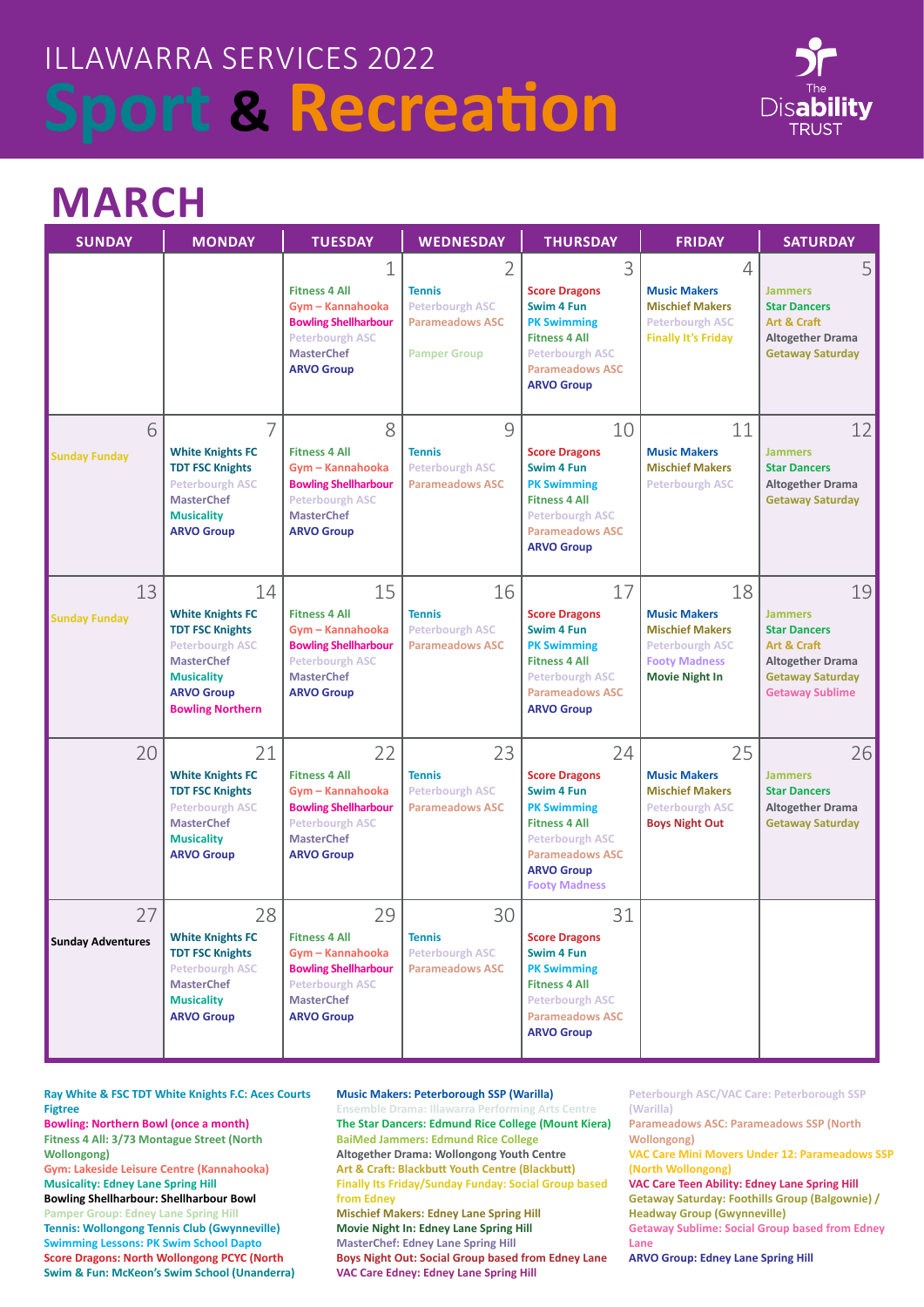

### **APRIL**

| <b>SUNDAY</b>                                          | <b>MONDAY</b>                                                                                                                                                | <b>TUESDAY</b>                                                                                                                                    | <b>WEDNESDAY</b>                                                                              | <b>THURSDAY</b>                                                                                                                                                             | <b>FRIDAY</b>                                                                                                                                          | <b>SATURDAY</b>                                                                                              |
|--------------------------------------------------------|--------------------------------------------------------------------------------------------------------------------------------------------------------------|---------------------------------------------------------------------------------------------------------------------------------------------------|-----------------------------------------------------------------------------------------------|-----------------------------------------------------------------------------------------------------------------------------------------------------------------------------|--------------------------------------------------------------------------------------------------------------------------------------------------------|--------------------------------------------------------------------------------------------------------------|
|                                                        |                                                                                                                                                              |                                                                                                                                                   |                                                                                               |                                                                                                                                                                             | 1<br><b>Music Makers</b><br><b>Mischief Makers</b><br>Over 18 Camp<br><b>Stanwell Tops</b>                                                             | 2<br><b>Getaway Saturday</b><br>Over 18 Camp<br><b>Stanwell Tops</b>                                         |
| $\overline{3}$<br>Over 18 Camp<br><b>Stanwell Tops</b> | $\overline{4}$<br><b>White Knights FC</b><br><b>TDT FSC Knights</b><br><b>Peterbourgh ASC</b><br><b>MasterChef</b><br><b>Musicality</b><br><b>ARVO Group</b> | 5<br><b>Fitness 4 All</b><br>Gym - Kannahooka<br><b>Bowling Shellharbour</b><br><b>Peterbourgh ASC</b><br><b>MasterChef</b><br><b>ARVO Group</b>  | 6<br><b>Tennis</b><br><b>Peterbourgh ASC</b><br><b>Parameadows ASC</b><br><b>Pamper Group</b> | $\overline{7}$<br><b>Score Dragons</b><br>Swim 4 Fun<br><b>PK Swimming</b><br><b>Fitness 4 All</b><br><b>Peterbourgh ASC</b><br><b>Parameadows ASC</b><br><b>ARVO Group</b> | 8<br><b>Music Makers</b><br><b>Mischief Makers</b><br><b>Peterbourgh ASC</b><br><b>Footy Madness</b><br><b>Movie Night In</b><br><b>Boys Night Out</b> | $\mathcal{G}$<br><b>Jammers</b><br><b>Star Dancers</b><br><b>Altogether Drama</b><br><b>Getaway Saturday</b> |
| 10                                                     | 11                                                                                                                                                           | 12                                                                                                                                                | 13                                                                                            | 14                                                                                                                                                                          | 15                                                                                                                                                     | 16                                                                                                           |
| <b>Sunday Funday</b>                                   | <b>Vacation Care</b><br><b>MasterChef</b>                                                                                                                    | <b>Vacation Care</b><br><b>MasterChef</b>                                                                                                         | <b>Vacation Care</b><br><b>MasterChef</b>                                                     | <b>Vacation Care</b><br><b>MasterChef</b>                                                                                                                                   | <b>Long Weekend</b><br><b>Good Friday</b>                                                                                                              | <b>Easter Long</b><br>Weekend                                                                                |
|                                                        | U18 Camp - Milson<br>Island                                                                                                                                  | U18 Camp - Milson<br>Island                                                                                                                       | U18 Camp - Milson<br>Island                                                                   | U18 Camp - Milson<br>Island                                                                                                                                                 |                                                                                                                                                        |                                                                                                              |
| 17                                                     | 18                                                                                                                                                           | 19                                                                                                                                                | 20                                                                                            | 21                                                                                                                                                                          | 22                                                                                                                                                     | 23                                                                                                           |
| <b>Easter Sunday</b>                                   | <b>Long Weekend</b><br><b>Easter Monday</b>                                                                                                                  | <b>Vacation Care</b><br><b>MasterChef</b>                                                                                                         | <b>Vacation Care</b>                                                                          | <b>Vacation Care</b>                                                                                                                                                        | <b>Vacation Care</b>                                                                                                                                   | <b>Getaway Sublime</b>                                                                                       |
| 24<br><b>Sunday Adventures</b>                         | 25<br><b>Anzac Day</b><br>"lest we forget"                                                                                                                   | 26<br><b>Fitness 4 All</b><br>Gym - Kannahooka<br><b>Bowling Shellharbour</b><br><b>Peterbourgh ASC</b><br><b>MasterChef</b><br><b>ARVO Group</b> | 27<br><b>Tennis</b><br><b>Peterbourgh ASC</b><br><b>Parameadows ASC</b>                       | 28<br><b>Score Dragons</b><br>Swim 4 Fun<br><b>PK Swimming</b><br><b>Fitness 4 All</b><br><b>Peterbourgh ASC</b><br><b>Parameadows ASC</b><br><b>ARVO Group</b>             | 29<br><b>Music Makers</b><br><b>Mischief Makers</b><br><b>Peterbourgh ASC</b><br><b>Footy Madness</b><br><b>Movie Night In</b>                         | 30<br><b>Jammers</b><br><b>Star Dancers</b><br>Art & Craft<br>Altogether Drama<br><b>Getaway Saturday</b>    |

**Ray White & FSC TDT White Knights F.C: Aces Courts Figtree**

**Bowling: Northern Bowl (once a month) Fitness 4 All: 3/73 Montague Street (North Wollongong)** 

**Gym: Lakeside Leisure Centre (Kannahooka) Musicality: Edney Lane Spring Hill** 

**Bowling Shellharbour: Shellharbour Bowl Pamper Group: Edney Lane Spring Hill Tennis: Wollongong Tennis Club (Gwynneville) Swimming Lessons: PK Swim School Dapto Score Dragons: North Wollongong PCYC (North Swim & Fun: McKeon's Swim School (Unanderra)**

### **Music Makers: Peterborough SSP (Warilla)**

**Ensemble Drama: Illawarra Performing Arts Centre The Star Dancers: Edmund Rice College (Mount Kiera) BaiMed Jammers: Edmund Rice College Altogether Drama: Wollongong Youth Centre Art & Craft: Blackbutt Youth Centre (Blackbutt) Finally Its Friday/Sunday Funday: Social Group based from Edney Mischief Makers: Edney Lane Spring Hill Movie Night In: Edney Lane Spring Hill MasterChef: Edney Lane Spring Hill Boys Night Out: Social Group based from Edney Lane VAC Care Edney: Edney Lane Spring Hill**

**Peterbourgh ASC/VAC Care: Peterborough SSP (Warilla)**

**Parameadows ASC: Parameadows SSP (North Wollongong)** 

**VAC Care Mini Movers Under 12: Parameadows SSP (North Wollongong)**

**VAC Care Teen Ability: Edney Lane Spring Hill Getaway Saturday: Foothills Group (Balgownie) / Headway Group (Gwynneville)**

**Getaway Sublime: Social Group based from Edney Lane**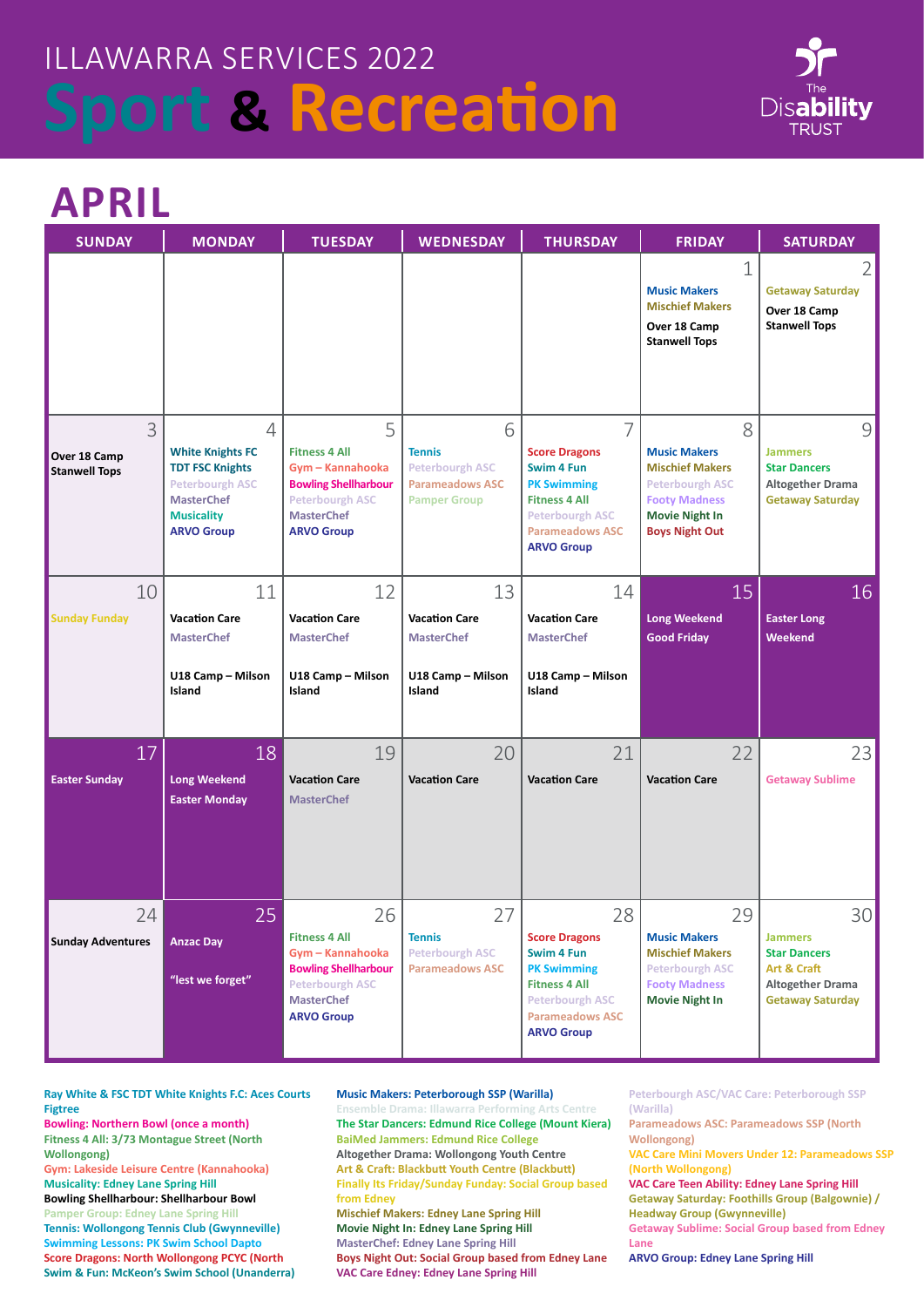

## **MAY**

| <b>SUNDAY</b>                       | <b>MONDAY</b>                                                                                                                                    | <b>TUESDAY</b>                                                                                                                                    | <b>WEDNESDAY</b>                                                                              | <b>THURSDAY</b>                                                                                                                                                 | <b>FRIDAY</b>                                                                                              | <b>SATURDAY</b>                                                                                                                                     |
|-------------------------------------|--------------------------------------------------------------------------------------------------------------------------------------------------|---------------------------------------------------------------------------------------------------------------------------------------------------|-----------------------------------------------------------------------------------------------|-----------------------------------------------------------------------------------------------------------------------------------------------------------------|------------------------------------------------------------------------------------------------------------|-----------------------------------------------------------------------------------------------------------------------------------------------------|
| $\mathbf 1$<br><b>Footy Madness</b> | 2<br><b>White Knights FC</b><br><b>TDT FSC Knights</b><br><b>Peterbourgh ASC</b><br><b>MasterChef</b><br><b>Musicality</b><br><b>ARVO Group</b>  | 3<br><b>Fitness 4 All</b><br>Gym - Kannahooka<br><b>Bowling Shellharbour</b><br><b>Peterbourgh ASC</b><br><b>MasterChef</b><br><b>ARVO Group</b>  | 4<br><b>Tennis</b><br><b>Peterbourgh ASC</b><br><b>Parameadows ASC</b><br><b>Pamper Group</b> | 5<br><b>Score Dragons</b><br>Swim 4 Fun<br><b>PK Swimming</b><br><b>Fitness 4 All</b><br><b>Peterbourgh ASC</b><br><b>Parameadows ASC</b><br><b>ARVO Group</b>  | 6<br><b>Music Makers</b><br><b>Mischief Makers</b><br><b>Peterbourgh ASC</b><br><b>Finally It's Friday</b> | <b>Jammers</b><br><b>Star Dancers</b><br><b>Altogether Drama</b><br><b>Getaway Saturday</b>                                                         |
| 8<br><b>Sunday Funday</b>           | 9<br><b>White Knights FC</b><br><b>TDT FSC Knights</b><br><b>Peterbourgh ASC</b><br><b>MasterChef</b><br><b>Musicality</b><br><b>ARVO Group</b>  | 10<br><b>Fitness 4 All</b><br>Gym - Kannahooka<br><b>Bowling Shellharbour</b><br>Peterbourgh ASC<br><b>MasterChef</b><br><b>ARVO Group</b>        | 11<br><b>Tennis</b><br><b>Peterbourgh ASC</b><br><b>Parameadows ASC</b>                       | 12<br><b>Score Dragons</b><br>Swim 4 Fun<br><b>PK Swimming</b><br><b>Fitness 4 All</b><br><b>Peterbourgh ASC</b><br><b>Parameadows ASC</b><br><b>ARVO Group</b> | 13<br><b>Music Makers</b><br><b>Mischief Makers</b><br><b>Peterbourgh ASC</b>                              | 14<br><b>Jammers</b><br><b>Star Dancers</b><br><b>Altogether Drama</b><br><b>Getaway Saturday</b>                                                   |
| 15<br><b>Sunday Funday</b>          | 16<br><b>White Knights FC</b><br><b>TDT FSC Knights</b><br><b>Peterbourgh ASC</b><br><b>MasterChef</b><br><b>Musicality</b><br><b>ARVO Group</b> | 17<br><b>Fitness 4 All</b><br>Gym - Kannahooka<br><b>Bowling Shellharbour</b><br><b>Peterbourgh ASC</b><br><b>MasterChef</b><br><b>ARVO Group</b> | 18<br><b>Tennis</b><br><b>Peterbourgh ASC</b><br><b>Parameadows ASC</b>                       | 19<br><b>Score Dragons</b><br>Swim 4 Fun<br><b>PK Swimming</b><br><b>Fitness 4 All</b><br><b>Peterbourgh ASC</b><br><b>Parameadows ASC</b><br><b>ARVO Group</b> | 20<br><b>Music Makers</b><br><b>Mischief Makers</b><br><b>Peterbourgh ASC</b>                              | 21<br><b>Jammers</b><br><b>Star Dancers</b><br><b>Altogether Drama</b><br><b>Getaway Saturday</b><br><b>Getaway Sublime</b><br><b>Footy Madness</b> |
| 22<br><b>Sunday Funday</b>          | 23<br><b>White Knights FC</b><br><b>TDT FSC Knights</b><br><b>Peterbourgh ASC</b><br><b>MasterChef</b><br><b>Musicality</b><br><b>ARVO Group</b> | 24<br><b>Fitness 4 All</b><br>Gym - Kannahooka<br><b>Bowling Shellharbour</b><br><b>Peterbourgh ASC</b><br><b>MasterChef</b><br><b>ARVO Group</b> | 25<br><b>Tennis</b><br><b>Peterbourgh ASC</b><br><b>Parameadows ASC</b>                       | 26<br><b>Score Dragons</b><br>Swim 4 Fun<br><b>PK Swimming</b><br><b>Fitness 4 All</b><br><b>Peterbourgh ASC</b><br><b>Parameadows ASC</b><br><b>ARVO Group</b> | 27<br><b>Music Makers</b><br><b>Mischief Makers</b><br><b>Peterbourgh ASC</b><br><b>Boys Night Out</b>     | 28<br><b>Jammers</b><br><b>Star Dancers</b><br><b>Altogether Drama</b><br><b>Getaway Saturday</b>                                                   |
| 29<br><b>Sunday Funday</b>          | 30<br><b>White Knights FC</b><br><b>TDT FSC Knights</b><br><b>Peterbourgh ASC</b><br><b>MasterChef</b><br><b>Musicality</b><br><b>ARVO Group</b> | 31<br><b>Fitness 4 All</b><br>Gym - Kannahooka<br><b>Bowling Shellharbour</b><br>Peterbourgh ASC<br><b>MasterChef</b><br><b>ARVO Group</b>        |                                                                                               |                                                                                                                                                                 |                                                                                                            |                                                                                                                                                     |

**Ray White & FSC TDT White Knights F.C: Aces Courts Figtree**

**Bowling: Northern Bowl (once a month) Fitness 4 All: 3/73 Montague Street (North Wollongong)** 

**Gym: Lakeside Leisure Centre (Kannahooka) Musicality: Edney Lane Spring Hill** 

**Bowling Shellharbour: Shellharbour Bowl Pamper Group: Edney Lane Spring Hill Tennis: Wollongong Tennis Club (Gwynneville) Swimming Lessons: PK Swim School Dapto Score Dragons: North Wollongong PCYC (North Swim & Fun: McKeon's Swim School (Unanderra)**

#### **Music Makers: Peterborough SSP (Warilla)**

**Ensemble Drama: Illawarra Performing Arts Centre The Star Dancers: Edmund Rice College (Mount Kiera) BaiMed Jammers: Edmund Rice College Altogether Drama: Wollongong Youth Centre Art & Craft: Blackbutt Youth Centre (Blackbutt) Finally Its Friday/Sunday Funday: Social Group based from Edney Mischief Makers: Edney Lane Spring Hill Movie Night In: Edney Lane Spring Hill MasterChef: Edney Lane Spring Hill Boys Night Out: Social Group based from Edney Lane VAC Care Edney: Edney Lane Spring Hill**

**Peterbourgh ASC/VAC Care: Peterborough SSP (Warilla)**

**Parameadows ASC: Parameadows SSP (North Wollongong)** 

**VAC Care Mini Movers Under 12: Parameadows SSP (North Wollongong)**

**VAC Care Teen Ability: Edney Lane Spring Hill Getaway Saturday: Foothills Group (Balgownie) / Headway Group (Gwynneville)**

**Getaway Sublime: Social Group based from Edney Lane**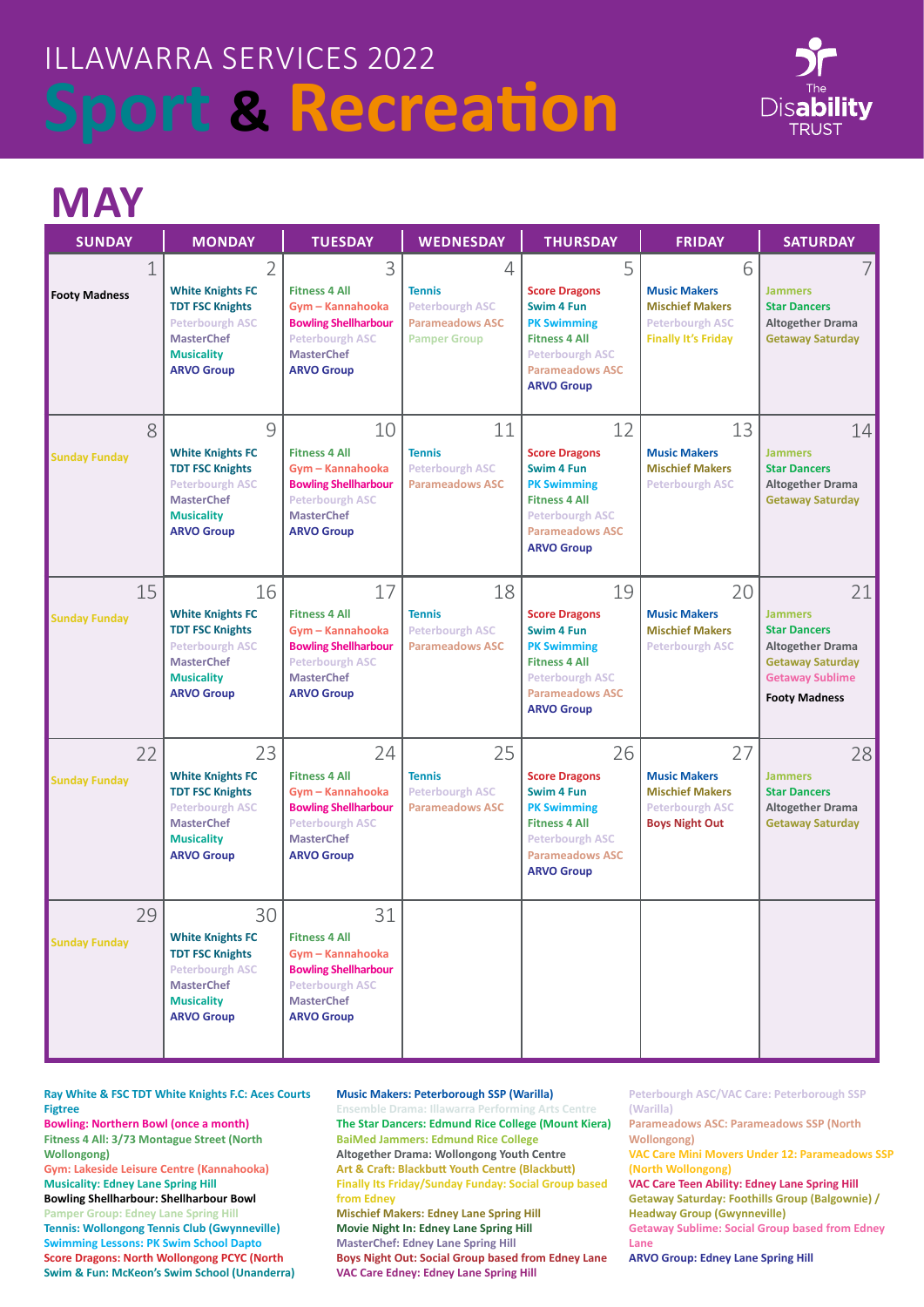

### **JUNE**

| <b>SUNDAY</b>                                                      | <b>MONDAY</b>                                                                                                                                                               | <b>TUESDAY</b>                                                                                                                                    | <b>WEDNESDAY</b>                                                                               | <b>THURSDAY</b>                                                                                                                                                                         | <b>FRIDAY</b>                                                                                                                                       | <b>SATURDAY</b>                                                                                                                                                 |
|--------------------------------------------------------------------|-----------------------------------------------------------------------------------------------------------------------------------------------------------------------------|---------------------------------------------------------------------------------------------------------------------------------------------------|------------------------------------------------------------------------------------------------|-----------------------------------------------------------------------------------------------------------------------------------------------------------------------------------------|-----------------------------------------------------------------------------------------------------------------------------------------------------|-----------------------------------------------------------------------------------------------------------------------------------------------------------------|
|                                                                    |                                                                                                                                                                             |                                                                                                                                                   | 1<br><b>Tennis</b><br><b>Peterbourgh ASC</b><br><b>Parameadows ASC</b><br><b>Pamper Group</b>  | $\overline{2}$<br><b>Score Dragons</b><br>Swim 4 Fun<br><b>PK Swimming</b><br><b>Fitness 4 All</b><br><b>Peterbourgh ASC</b><br><b>Parameadows ASC</b><br><b>ARVO Group</b>             | 3<br><b>Music Makers</b><br><b>Mischief Makers</b><br><b>Peterbourgh ASC</b><br><b>Finally It's Friday</b><br>Under 18 Camp<br><b>Stanwell Tops</b> | 4<br><b>Jammers</b><br><b>Star Dancers</b><br><b>Altogether Drama</b><br>Art & Craft<br><b>Getaway Saturday</b><br><b>Under 18 Camp</b><br><b>Stanwell Tops</b> |
| 5<br><b>Sunday Funday</b><br>Under 18 Camp<br><b>Stanwell Tops</b> | 6<br><b>White Knights FC</b><br><b>TDT FSC Knights</b><br><b>Peterbourgh ASC</b><br><b>MasterChef</b><br><b>Musicality</b><br><b>ARVO Group</b>                             | 7<br><b>Fitness 4 All</b><br>Gym - Kannahooka<br><b>Bowling Shellharbour</b><br><b>Peterbourgh ASC</b><br><b>MasterChef</b><br><b>ARVO Group</b>  | 8<br><b>Tennis</b><br><b>Peterbourgh ASC</b><br><b>Parameadows ASC</b>                         | 9<br><b>Score Dragons</b><br>Swim 4 Fun<br><b>PK Swimming</b><br><b>Fitness 4 All</b><br><b>Peterbourgh ASC</b><br><b>Parameadows ASC</b><br><b>ARVO Group</b>                          | 10<br><b>Music Makers</b><br><b>Mischief Makers</b><br><b>Peterbourgh ASC</b>                                                                       | 11<br><b>Queen's Birthday</b><br><b>Public Holiday</b>                                                                                                          |
| 12<br><b>Queen's Birthday</b><br><b>Public Holiday</b>             | 13<br><b>Queen's Birthday</b><br><b>Public Holiday</b>                                                                                                                      | 14<br><b>Fitness 4 All</b><br>Gym - Kannahooka<br><b>Bowling Shellharbour</b><br><b>Peterbourgh ASC</b><br><b>MasterChef</b><br><b>ARVO Group</b> | 15<br><b>Tennis</b><br><b>Peterbourgh ASC</b><br><b>Parameadows ASC</b>                        | 16<br><b>Score Dragons</b><br>Swim 4 Fun<br><b>PK Swimming</b><br><b>Fitness 4 All</b><br><b>Peterbourgh ASC</b><br><b>Parameadows ASC</b><br><b>ARVO Group</b><br><b>Footy Madness</b> | 17<br><b>Music Makers</b><br><b>Mischief Makers</b><br><b>Peterbourgh ASC</b><br><b>Movie Night In</b>                                              | 18<br><b>Jammers</b><br><b>Star Dancers</b><br><b>Altogether Drama</b><br><b>Getaway Saturday</b>                                                               |
| 19<br><b>Sunday Funday</b>                                         | 20<br><b>White Knights FC</b><br><b>TDT FSC Knights</b><br><b>Peterbourgh ASC</b><br><b>MasterChef</b><br><b>Musicality</b><br><b>ARVO Group</b><br><b>Bowling Northern</b> | 21<br><b>Fitness 4 All</b><br>Gym - Kannahooka<br><b>Bowling Shellharbour</b><br><b>Peterbourgh ASC</b><br><b>MasterChef</b><br><b>ARVO Group</b> | 22<br><b>Tennis</b><br><b>Peterbourgh ASC</b><br><b>Parameadows ASC</b>                        | 23<br><b>Score Dragons</b><br>Swim 4 Fun<br><b>PK Swimming</b><br><b>Fitness 4 All</b><br><b>Peterbourgh ASC</b><br><b>Parameadows ASC</b><br><b>ARVO Group</b>                         | 24<br><b>Music Makers</b><br><b>Mischief Makers</b><br><b>Peterbourgh ASC</b><br><b>Boys Night Out</b>                                              | 25<br><b>Jammers</b><br><b>Star Dancers</b><br><b>Altogether Drama</b><br>Art & Craft<br><b>Getaway Saturday</b><br><b>Getaway Sublime</b>                      |
| 26<br><b>Sunday Adventures</b>                                     | 27<br><b>White Knights FC</b><br><b>TDT FSC Knights</b><br><b>Peterbourgh ASC</b><br><b>MasterChef</b><br><b>Musicality</b>                                                 | 28<br><b>Fitness 4 All</b><br>Gym - Kannahooka<br><b>Bowling Shellharbour</b><br><b>Peterbourgh ASC</b><br><b>MasterChef</b><br><b>ARVO Group</b> | 29<br><b>Tennis</b><br><b>Peterbourgh ASC</b><br><b>Parameadows ASC</b><br><b>Pamper Group</b> | 30<br><b>Score Dragons</b><br>Swim 4 Fun<br><b>PK Swimming</b><br><b>Fitness 4 All</b><br><b>Peterbourgh ASC</b><br><b>Parameadows ASC</b><br><b>ARVO Group</b>                         |                                                                                                                                                     |                                                                                                                                                                 |

**Ray White & FSC TDT White Knights F.C: Aces Courts Figtree**

**Bowling: Northern Bowl (once a month) Fitness 4 All: 3/73 Montague Street (North Wollongong)** 

**Gym: Lakeside Leisure Centre (Kannahooka) Musicality: Edney Lane Spring Hill** 

**Bowling Shellharbour: Shellharbour Bowl Pamper Group: Edney Lane Spring Hill Tennis: Wollongong Tennis Club (Gwynneville) Swimming Lessons: PK Swim School Dapto Score Dragons: North Wollongong PCYC (North Swim & Fun: McKeon's Swim School (Unanderra)**

#### **Music Makers: Peterborough SSP (Warilla)**

**Ensemble Drama: Illawarra Performing Arts Centre The Star Dancers: Edmund Rice College (Mount Kiera) BaiMed Jammers: Edmund Rice College Altogether Drama: Wollongong Youth Centre Art & Craft: Blackbutt Youth Centre (Blackbutt) Finally Its Friday/Sunday Funday: Social Group based from Edney Mischief Makers: Edney Lane Spring Hill Movie Night In: Edney Lane Spring Hill MasterChef: Edney Lane Spring Hill Boys Night Out: Social Group based from Edney Lane VAC Care Edney: Edney Lane Spring Hill**

**Peterbourgh ASC/VAC Care: Peterborough SSP (Warilla)**

**Parameadows ASC: Parameadows SSP (North Wollongong)** 

**VAC Care Mini Movers Under 12: Parameadows SSP (North Wollongong)**

**VAC Care Teen Ability: Edney Lane Spring Hill Getaway Saturday: Foothills Group (Balgownie) / Headway Group (Gwynneville)**

**Getaway Sublime: Social Group based from Edney Lane**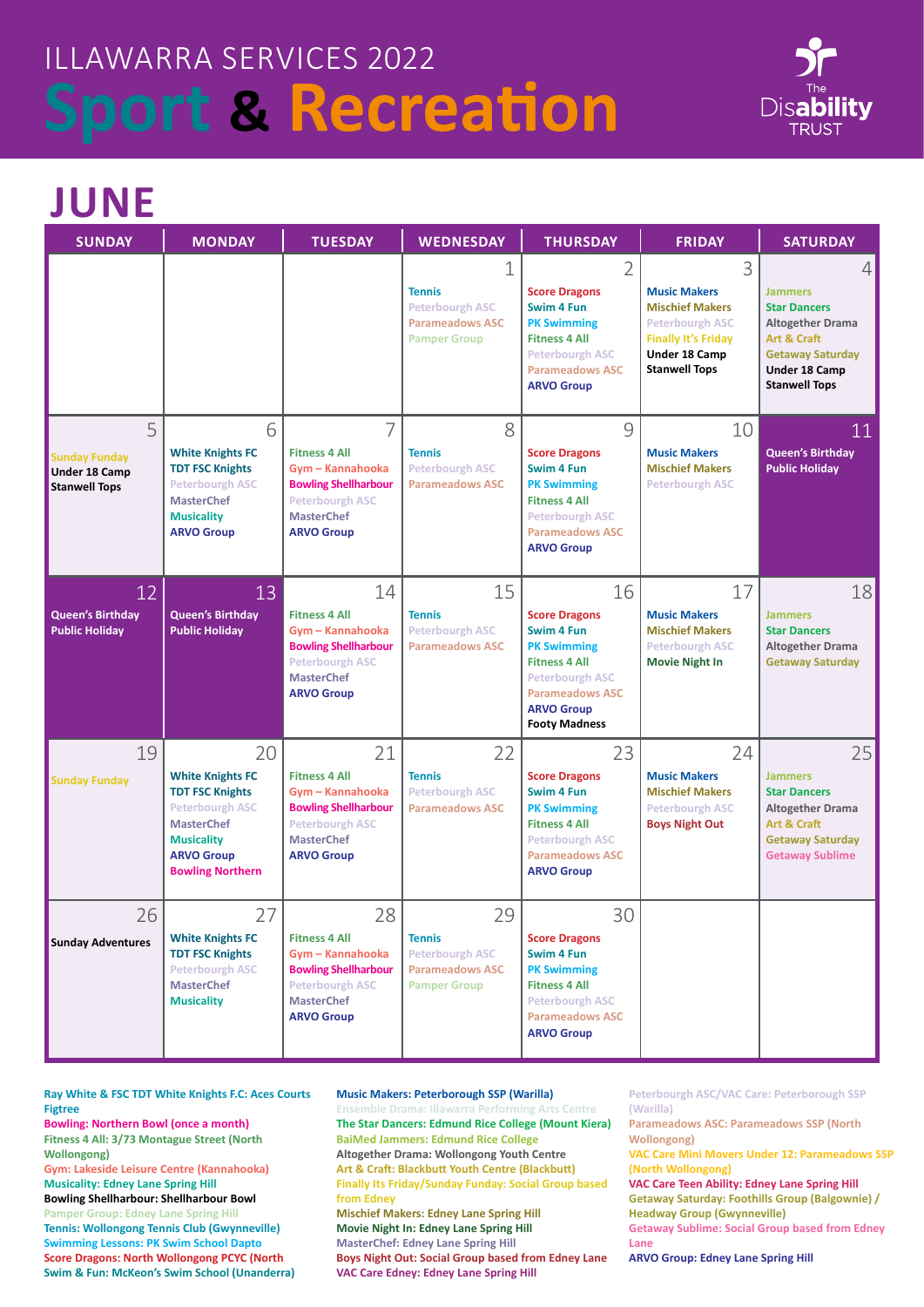

## **JULY**

| <b>SUNDAY</b>                                     | <b>MONDAY</b>                                                                                                                                    | <b>TUESDAY</b>                                                                                                                                    | <b>WEDNESDAY</b>                                                        | <b>THURSDAY</b>                                                                                                                                                 | <b>FRIDAY</b>                                                                                                                  | <b>SATURDAY</b>                                                                                                                            |
|---------------------------------------------------|--------------------------------------------------------------------------------------------------------------------------------------------------|---------------------------------------------------------------------------------------------------------------------------------------------------|-------------------------------------------------------------------------|-----------------------------------------------------------------------------------------------------------------------------------------------------------------|--------------------------------------------------------------------------------------------------------------------------------|--------------------------------------------------------------------------------------------------------------------------------------------|
| 31<br><b>Footy Madness</b>                        |                                                                                                                                                  |                                                                                                                                                   |                                                                         |                                                                                                                                                                 | $\mathbf 1$<br><b>Music Makers</b><br><b>Mischief Makers</b><br><b>Peterbourgh ASC</b><br><b>Finally It's Friday</b>           | $\overline{2}$<br><b>Jammers</b><br><b>Star Dancers</b><br><b>Altogether Drama</b><br>Art & Craft<br><b>Getaway Saturday</b>               |
| 3<br><b>Sunday Funday</b><br><b>Footy Madness</b> | <b>Vacation Care</b><br><b>MasterChef</b>                                                                                                        | <b>Vacation Care</b><br><b>MasterChef</b>                                                                                                         | <b>Vacation Care</b>                                                    | <b>Vacation Care</b>                                                                                                                                            | <b>Vacation Care</b>                                                                                                           | 9                                                                                                                                          |
| 10                                                | <b>Vacation Care</b><br><b>MasterChef</b>                                                                                                        | <b>Vacation Care</b><br><b>MasterChef</b>                                                                                                         | <b>Vacation Care</b>                                                    | <b>Vacation Care</b>                                                                                                                                            | <b>Vacation Care</b>                                                                                                           | 16                                                                                                                                         |
| 17<br><b>Sunday Funday</b>                        | 18<br><b>White Knights FC</b><br><b>TDT FSC Knights</b><br><b>Peterbourgh ASC</b><br><b>MasterChef</b><br><b>Musicality</b><br><b>ARVO Group</b> | 19<br><b>Fitness 4 All</b><br>Gym - Kannahooka<br><b>Bowling Shellharbour</b><br><b>Peterbourgh ASC</b><br><b>MasterChef</b><br><b>ARVO Group</b> | 20<br><b>Tennis</b><br><b>Peterbourgh ASC</b><br><b>Parameadows ASC</b> | 21<br><b>Score Dragons</b><br>Swim 4 Fun<br><b>PK Swimming</b><br><b>Fitness 4 All</b><br><b>Peterbourgh ASC</b><br><b>Parameadows ASC</b><br><b>ARVO Group</b> | 22<br><b>Music Makers</b><br><b>Mischief Makers</b><br><b>Peterbourgh ASC</b><br><b>Boys Night Out</b><br><b>Footy Madness</b> | 23<br><b>Jammers</b><br><b>Star Dancers</b><br><b>Altogether Drama</b><br>Art & Craft<br><b>Getaway Saturday</b><br><b>Getaway Sublime</b> |
| 24<br><b>Sunday Funday</b>                        | 25<br><b>White Knights FC</b><br><b>TDT FSC Knights</b><br><b>Peterbourgh ASC</b><br><b>MasterChef</b><br><b>Musicality</b><br><b>ARVO Group</b> | 26<br><b>Fitness 4 All</b><br>Gym - Kannahooka<br><b>Bowling Shellharbour</b><br><b>Peterbourgh ASC</b><br><b>MasterChef</b><br><b>ARVO Group</b> | 27<br><b>Tennis</b><br><b>Peterbourgh ASC</b><br><b>Parameadows ASC</b> | 28<br><b>Score Dragons</b><br>Swim 4 Fun<br><b>PK Swimming</b><br><b>Fitness 4 All</b><br><b>Peterbourgh ASC</b><br><b>Parameadows ASC</b><br><b>ARVO Group</b> | 29<br><b>Music Makers</b><br><b>Mischief Makers</b><br><b>Peterbourgh ASC</b><br><b>Movie Night In</b>                         | 30<br><b>Jammers</b><br><b>Star Dancers</b><br><b>Altogether Drama</b><br>Art & Craft<br><b>Getaway Saturday</b>                           |

**Ray White & FSC TDT White Knights F.C: Aces Courts Figtree**

**Bowling: Northern Bowl (once a month) Fitness 4 All: 3/73 Montague Street (North Wollongong)** 

**Gym: Lakeside Leisure Centre (Kannahooka) Musicality: Edney Lane Spring Hill** 

**Bowling Shellharbour: Shellharbour Bowl Pamper Group: Edney Lane Spring Hill Tennis: Wollongong Tennis Club (Gwynneville) Swimming Lessons: PK Swim School Dapto Score Dragons: North Wollongong PCYC (North Swim & Fun: McKeon's Swim School (Unanderra)**

#### **Music Makers: Peterborough SSP (Warilla)**

**Ensemble Drama: Illawarra Performing Arts Centre The Star Dancers: Edmund Rice College (Mount Kiera) BaiMed Jammers: Edmund Rice College Altogether Drama: Wollongong Youth Centre Art & Craft: Blackbutt Youth Centre (Blackbutt) Finally Its Friday/Sunday Funday: Social Group based from Edney Mischief Makers: Edney Lane Spring Hill Movie Night In: Edney Lane Spring Hill MasterChef: Edney Lane Spring Hill Boys Night Out: Social Group based from Edney Lane VAC Care Edney: Edney Lane Spring Hill**

**Peterbourgh ASC/VAC Care: Peterborough SSP (Warilla)**

**Parameadows ASC: Parameadows SSP (North Wollongong)** 

**VAC Care Mini Movers Under 12: Parameadows SSP (North Wollongong)**

**VAC Care Teen Ability: Edney Lane Spring Hill Getaway Saturday: Foothills Group (Balgownie) / Headway Group (Gwynneville)**

**Getaway Sublime: Social Group based from Edney Lane**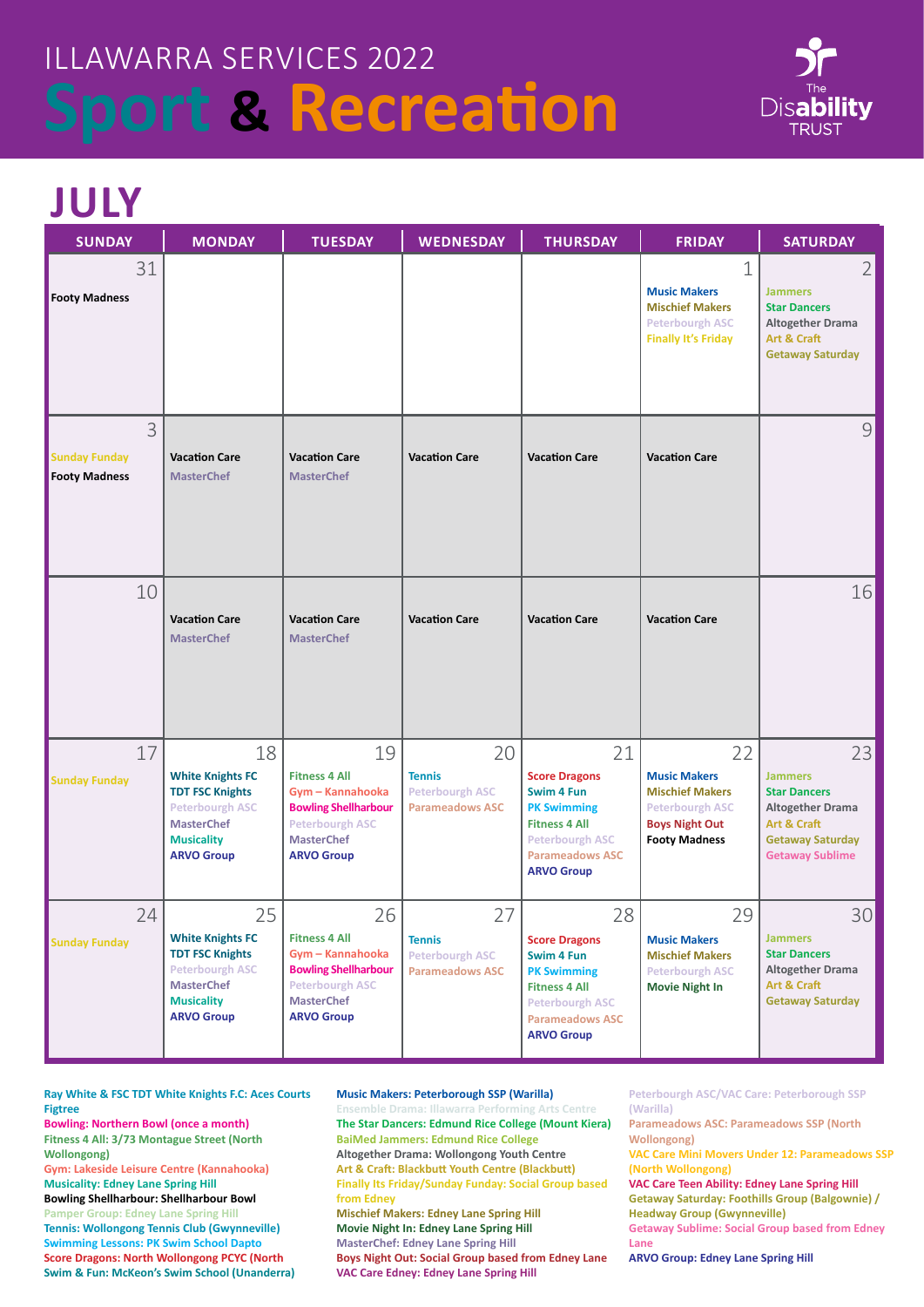

## **AUGUST**

| <b>SUNDAY</b>                                      | <b>MONDAY</b>                                                                                                                                                               | <b>TUESDAY</b>                                                                                                                                    | <b>WEDNESDAY</b>                                                                              | <b>THURSDAY</b>                                                                                                                                                 | <b>FRIDAY</b>                                                                                              | <b>SATURDAY</b>                                                                                                                                                               |
|----------------------------------------------------|-----------------------------------------------------------------------------------------------------------------------------------------------------------------------------|---------------------------------------------------------------------------------------------------------------------------------------------------|-----------------------------------------------------------------------------------------------|-----------------------------------------------------------------------------------------------------------------------------------------------------------------|------------------------------------------------------------------------------------------------------------|-------------------------------------------------------------------------------------------------------------------------------------------------------------------------------|
|                                                    | 1<br><b>White Knights FC</b><br><b>TDT FSC Knights</b><br><b>Peterbourgh ASC</b><br><b>MasterChef</b><br><b>Musicality</b><br><b>ARVO Group</b>                             | 2<br><b>Fitness 4 All</b><br>Gym - Kannahooka<br><b>Bowling Shellharbour</b><br><b>Peterbourgh ASC</b><br><b>MasterChef</b><br><b>ARVO Group</b>  | 3<br><b>Tennis</b><br><b>Peterbourgh ASC</b><br><b>Parameadows ASC</b><br><b>Pamper Group</b> | 4<br><b>Score Dragons</b><br>Swim 4 Fun<br><b>PK Swimming</b><br><b>Fitness 4 All</b><br><b>Peterbourgh ASC</b><br><b>Parameadows ASC</b><br><b>ARVO Group</b>  | 5<br><b>Music Makers</b><br><b>Mischief Makers</b><br><b>Peterbourgh ASC</b><br><b>Finally It's Friday</b> | 6<br><b>Jammers</b><br><b>Star Dancers</b><br><b>Altogether Drama</b><br><b>Getaway Saturday</b>                                                                              |
| 7<br><b>Sunday Funday</b>                          | 8<br><b>White Knights FC</b><br><b>TDT FSC Knights</b><br><b>Peterbourgh ASC</b><br><b>MasterChef</b><br><b>Musicality</b><br><b>ARVO Group</b>                             | 9<br><b>Fitness 4 All</b><br>Gym - Kannahooka<br><b>Bowling Shellharbour</b><br>Peterbourgh ASC<br><b>MasterChef</b><br><b>ARVO Group</b>         | 10<br><b>Tennis</b><br><b>Peterbourgh ASC</b><br><b>Parameadows ASC</b>                       | 11<br><b>Score Dragons</b><br>Swim 4 Fun<br><b>PK Swimming</b><br><b>Fitness 4 All</b><br><b>Peterbourgh ASC</b><br><b>Parameadows ASC</b><br><b>ARVO Group</b> | 12<br><b>Music Makers</b><br><b>Mischief Makers</b><br><b>Peterbourgh ASC</b>                              | 13<br><b>Jammers</b><br><b>Star Dancers</b><br><b>Altogether Drama</b><br>Art & Craft<br><b>Getaway Saturday</b><br><b>Music Makers</b><br>Concert - Kiama<br><b>Pavilion</b> |
| 14<br><b>Sunday Funday</b>                         | 15<br><b>White Knights FC</b><br><b>TDT FSC Knights</b><br><b>Peterbourgh ASC</b><br><b>MasterChef</b><br><b>Musicality</b><br><b>ARVO Group</b><br><b>Bowling Northern</b> | 16<br><b>Fitness 4 All</b><br>Gym - Kannahooka<br><b>Bowling Shellharbour</b><br><b>Peterbourgh ASC</b><br><b>MasterChef</b><br><b>ARVO Group</b> | 17<br><b>Tennis</b><br><b>Peterbourgh ASC</b><br><b>Parameadows ASC</b>                       | 18<br><b>Score Dragons</b><br>Swim 4 Fun<br><b>PK Swimming</b><br><b>Fitness 4 All</b><br><b>Peterbourgh ASC</b><br><b>Parameadows ASC</b><br><b>ARVO Group</b> | 19<br><b>Music Makers</b><br><b>Mischief Makers</b><br><b>Peterbourgh ASC</b><br><b>Movie Night In</b>     | 20<br><b>Jammers</b><br><b>Star Dancers</b><br><b>Altogether Drama</b><br><b>Getaway Saturday</b><br><b>Getaway Sublime</b><br><b>Footy Madness</b>                           |
| 21<br><b>Sunday Funday</b><br><b>Footy Madness</b> | 22<br><b>White Knights FC</b><br><b>TDT FSC Knights</b><br><b>Peterbourgh ASC</b><br><b>MasterChef</b><br><b>Musicality</b><br><b>ARVO Group</b>                            | 23<br><b>Fitness 4 All</b><br>Gym - Kannahooka<br><b>Bowling Shellharbour</b><br><b>Peterbourgh ASC</b><br><b>MasterChef</b><br><b>ARVO Group</b> | 24<br><b>Tennis</b><br><b>Peterbourgh ASC</b><br><b>Parameadows ASC</b>                       | 25<br><b>Score Dragons</b><br>Swim 4 Fun<br><b>PK Swimming</b><br><b>Fitness 4 All</b><br><b>Peterbourgh ASC</b><br><b>Parameadows ASC</b><br><b>ARVO Group</b> | 26<br><b>Music Makers</b><br><b>Mischief Makers</b><br><b>Peterbourgh ASC</b><br><b>Boys Night Out</b>     | 27<br><b>Jammers</b><br><b>Star Dancers</b><br><b>Altogether Drama</b><br>Art & Craft<br><b>Getaway Saturday</b>                                                              |
| 28                                                 | 29<br><b>White Knights FC</b><br><b>TDT FSC Knights</b><br><b>Peterbourgh ASC</b><br><b>MasterChef</b><br><b>Musicality</b><br><b>ARVO Group</b>                            | 30<br><b>Fitness 4 All</b><br>Gym - Kannahooka<br><b>Bowling Shellharbour</b><br><b>Peterbourgh ASC</b><br><b>MasterChef</b><br><b>ARVO Group</b> | 31<br><b>Tennis</b><br><b>Peterbourgh ASC</b><br><b>Parameadows ASC</b>                       |                                                                                                                                                                 |                                                                                                            |                                                                                                                                                                               |

**Ray White & FSC TDT White Knights F.C: Aces Courts Figtree**

**Bowling: Northern Bowl (once a month) Fitness 4 All: 3/73 Montague Street (North Wollongong)** 

**Gym: Lakeside Leisure Centre (Kannahooka) Musicality: Edney Lane Spring Hill** 

**Bowling Shellharbour: Shellharbour Bowl Pamper Group: Edney Lane Spring Hill Tennis: Wollongong Tennis Club (Gwynneville) Swimming Lessons: PK Swim School Dapto Score Dragons: North Wollongong PCYC (North Swim & Fun: McKeon's Swim School (Unanderra)**

#### **Music Makers: Peterborough SSP (Warilla)**

**Ensemble Drama: Illawarra Performing Arts Centre The Star Dancers: Edmund Rice College (Mount Kiera) BaiMed Jammers: Edmund Rice College Altogether Drama: Wollongong Youth Centre Art & Craft: Blackbutt Youth Centre (Blackbutt) Finally Its Friday/Sunday Funday: Social Group based from Edney Mischief Makers: Edney Lane Spring Hill Movie Night In: Edney Lane Spring Hill MasterChef: Edney Lane Spring Hill Boys Night Out: Social Group based from Edney Lane VAC Care Edney: Edney Lane Spring Hill**

**Peterbourgh ASC/VAC Care: Peterborough SSP (Warilla)**

**Parameadows ASC: Parameadows SSP (North Wollongong)** 

**VAC Care Mini Movers Under 12: Parameadows SSP (North Wollongong)**

**VAC Care Teen Ability: Edney Lane Spring Hill Getaway Saturday: Foothills Group (Balgownie) / Headway Group (Gwynneville)**

**Getaway Sublime: Social Group based from Edney Lane**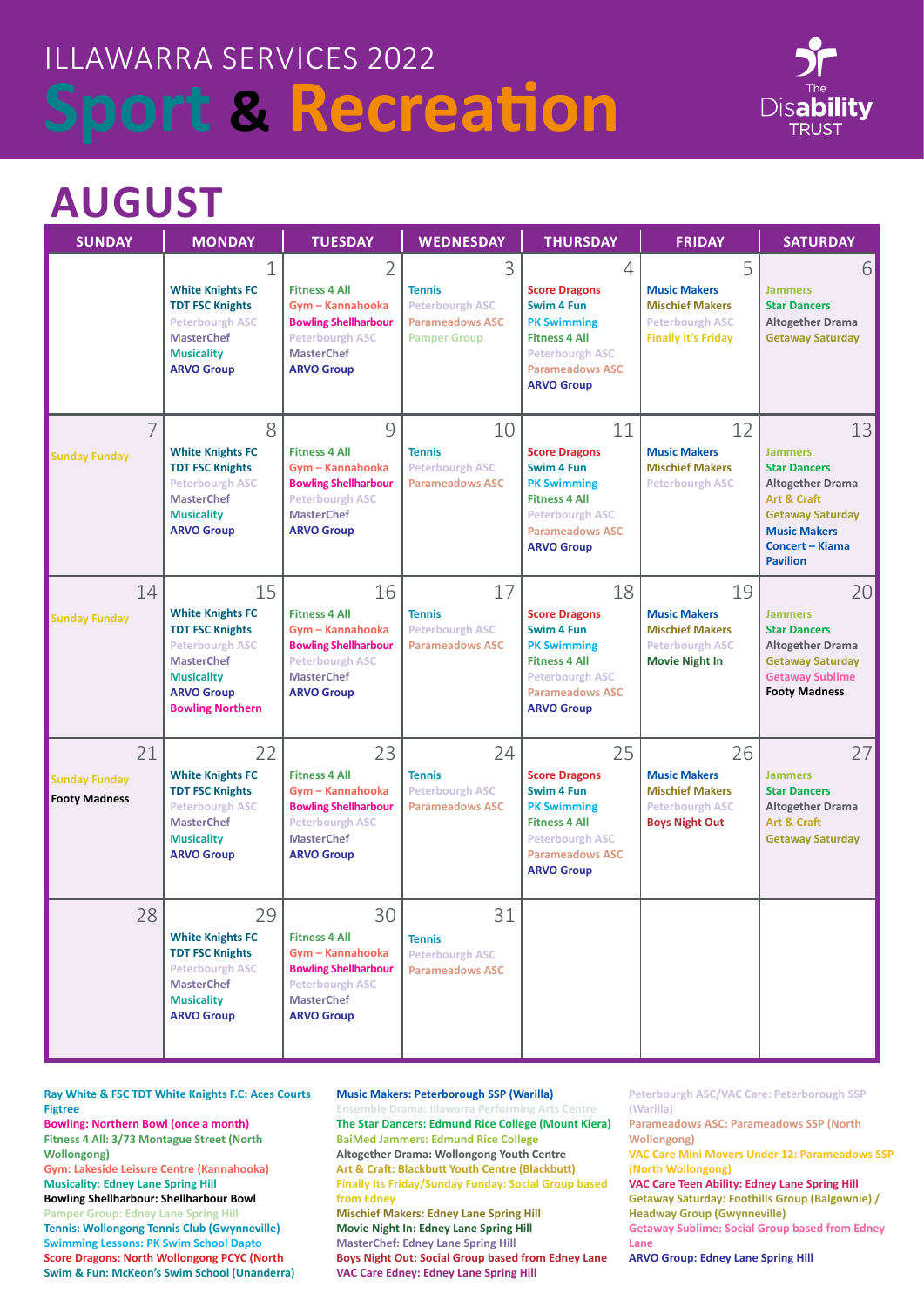

### **SEPTEMBER**

| <b>SUNDAY</b>                          | <b>MONDAY</b>                                                                                                                                                               | <b>TUESDAY</b>                                                                                                                                    | <b>WEDNESDAY</b>                                                                              | <b>THURSDAY</b>                                                                                                                                                          | <b>FRIDAY</b>                                                                                              | <b>SATURDAY</b>                                                                                                                                       |
|----------------------------------------|-----------------------------------------------------------------------------------------------------------------------------------------------------------------------------|---------------------------------------------------------------------------------------------------------------------------------------------------|-----------------------------------------------------------------------------------------------|--------------------------------------------------------------------------------------------------------------------------------------------------------------------------|------------------------------------------------------------------------------------------------------------|-------------------------------------------------------------------------------------------------------------------------------------------------------|
|                                        |                                                                                                                                                                             |                                                                                                                                                   |                                                                                               | $\mathbf 1$<br><b>Score Dragons</b><br>Swim 4 Fun<br><b>PK Swimming</b><br><b>Fitness 4 All</b><br><b>Peterbourgh ASC</b><br><b>Parameadows ASC</b><br><b>ARVO Group</b> | 2<br><b>Music Makers</b><br><b>Mischief Makers</b><br><b>Peterbourgh ASC</b><br><b>Finally It's Friday</b> | 3<br><b>Jammers</b><br><b>Star Dancers</b><br>Altogether Drama<br><b>Getaway Saturday</b><br><b>Footy Madness</b>                                     |
| $\overline{4}$<br><b>Sunday Funday</b> | 5<br><b>White Knights FC</b><br><b>TDT FSC Knights</b><br><b>Peterbourgh ASC</b><br><b>MasterChef</b><br><b>Musicality</b><br><b>ARVO Group</b>                             | 6<br><b>Fitness 4 All</b><br>Gym - Kannahooka<br><b>Bowling Shellharbour</b><br>Peterbourgh ASC<br><b>MasterChef</b><br><b>ARVO Group</b>         | 7<br><b>Tennis</b><br><b>Peterbourgh ASC</b><br><b>Parameadows ASC</b><br><b>Pamper Group</b> | 8<br><b>Score Dragons</b><br>Swim 4 Fun<br><b>PK Swimming</b><br><b>Fitness 4 All</b><br><b>Peterbourgh ASC</b><br><b>Parameadows ASC</b><br><b>ARVO Group</b>           | 9<br><b>Music Makers</b><br><b>Mischief Makers</b><br><b>Peterbourgh ASC</b>                               | 10<br><b>Jammers</b><br><b>Star Dancers</b><br><b>Altogether Drama</b><br>Art & Craft<br><b>Getaway Saturday</b>                                      |
| 11<br><b>Sunday Funday</b>             | 12<br><b>White Knights FC</b><br><b>TDT FSC Knights</b><br><b>Peterbourgh ASC</b><br><b>MasterChef</b><br><b>Musicality</b><br><b>ARVO Group</b><br><b>Bowling Northern</b> | 13<br><b>Fitness 4 All</b><br>Gym - Kannahooka<br><b>Bowling Shellharbour</b><br><b>Peterbourgh ASC</b><br><b>MasterChef</b><br><b>ARVO Group</b> | 14<br><b>Tennis</b><br><b>Peterbourgh ASC</b><br><b>Parameadows ASC</b>                       | 15<br><b>Score Dragons</b><br>Swim 4 Fun<br><b>PK Swimming</b><br><b>Fitness 4 All</b><br><b>Peterbourgh ASC</b><br><b>Parameadows ASC</b><br><b>ARVO Group</b>          | 16<br><b>Music Makers</b><br><b>Mischief Makers</b><br><b>Peterbourgh ASC</b><br><b>Movie Night In</b>     | 17<br><b>Jammers</b><br><b>Star Dancers</b><br><b>Altogether Drama</b><br><b>Getaway Saturday</b><br><b>Getaway Sublime</b><br><b>Getaway Sublime</b> |
| 18                                     | 19<br><b>White Knights FC</b><br><b>TDT FSC Knights</b><br><b>Peterbourgh ASC</b><br><b>MasterChef</b><br><b>Musicality</b><br><b>ARVO Group</b>                            | 20<br><b>Fitness 4 All</b><br>Gym - Kannahooka<br><b>Bowling Shellharbour</b><br><b>Peterbourgh ASC</b><br><b>MasterChef</b><br><b>ARVO Group</b> | 21<br><b>Tennis</b><br><b>Peterbourgh ASC</b><br><b>Parameadows ASC</b>                       | 22<br><b>Score Dragons</b><br>Swim 4 Fun<br><b>PK Swimming</b><br><b>Fitness 4 All</b><br><b>Peterbourgh ASC</b><br><b>Parameadows ASC</b><br><b>ARVO Group</b>          | 23<br><b>Music Makers</b><br><b>Mischief Makers</b><br><b>Peterbourgh ASC</b><br><b>Boys Night Out</b>     | 24<br><b>Jammers</b><br><b>Star Dancers</b><br><b>Altogether Drama</b><br>Art & Craft<br><b>Getaway Saturday</b>                                      |
| 25<br><b>Sunday Adventures</b>         | <b>Vacation Care</b><br><b>MasterChef</b>                                                                                                                                   | <b>Vacation Care</b><br><b>MasterChef</b>                                                                                                         | <b>Vacation Care</b>                                                                          | <b>Vacation Care</b>                                                                                                                                                     | <b>Vacation Care</b>                                                                                       |                                                                                                                                                       |

**Ray White & FSC TDT White Knights F.C: Aces Courts Figtree**

**Bowling: Northern Bowl (once a month) Fitness 4 All: 3/73 Montague Street (North Wollongong)** 

**Gym: Lakeside Leisure Centre (Kannahooka) Musicality: Edney Lane Spring Hill** 

**Bowling Shellharbour: Shellharbour Bowl Pamper Group: Edney Lane Spring Hill Tennis: Wollongong Tennis Club (Gwynneville) Swimming Lessons: PK Swim School Dapto Score Dragons: North Wollongong PCYC (North Swim & Fun: McKeon's Swim School (Unanderra)** **Music Makers: Peterborough SSP (Warilla)**

**Ensemble Drama: Illawarra Performing Arts Centre The Star Dancers: Edmund Rice College (Mount Kiera) BaiMed Jammers: Edmund Rice College Altogether Drama: Wollongong Youth Centre Art & Craft: Blackbutt Youth Centre (Blackbutt) Finally Its Friday/Sunday Funday: Social Group based from Edney Mischief Makers: Edney Lane Spring Hill Movie Night In: Edney Lane Spring Hill MasterChef: Edney Lane Spring Hill Boys Night Out: Social Group based from Edney Lane VAC Care Edney: Edney Lane Spring Hill**

**Peterbourgh ASC/VAC Care: Peterborough SSP (Warilla)**

**Parameadows ASC: Parameadows SSP (North Wollongong)** 

**VAC Care Mini Movers Under 12: Parameadows SSP (North Wollongong)**

**VAC Care Teen Ability: Edney Lane Spring Hill Getaway Saturday: Foothills Group (Balgownie) / Headway Group (Gwynneville)**

**Getaway Sublime: Social Group based from Edney Lane**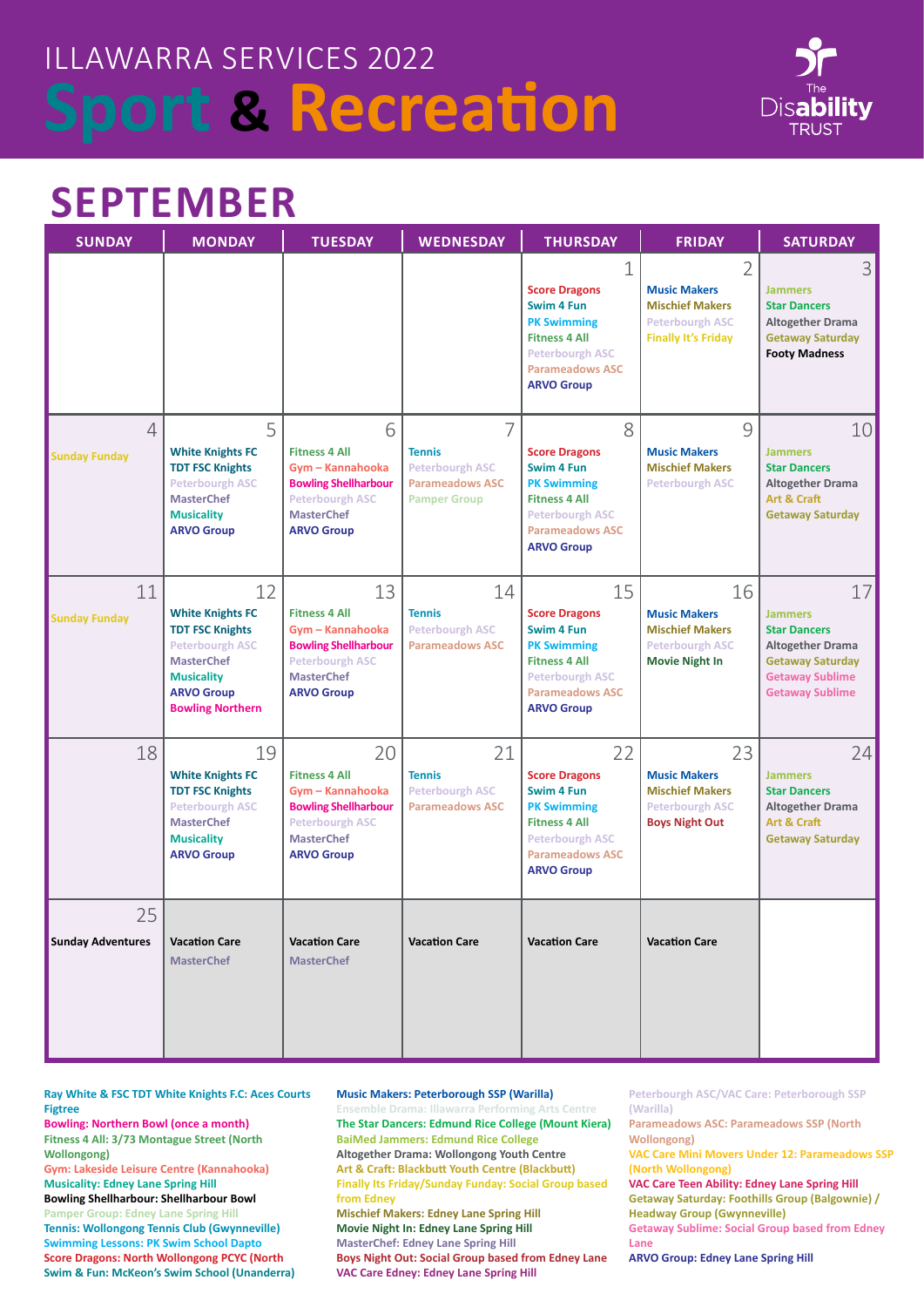

## **OCTOBER**

| <b>SUNDAY</b>                                             | <b>MONDAY</b>                                                                                                                                                               | <b>TUESDAY</b>                                                                                                                                    | <b>WEDNESDAY</b>                                                                               | <b>THURSDAY</b>                                                                                                                                                 | <b>FRIDAY</b>                                                                                          | <b>SATURDAY</b>                                                                                                                                                                     |
|-----------------------------------------------------------|-----------------------------------------------------------------------------------------------------------------------------------------------------------------------------|---------------------------------------------------------------------------------------------------------------------------------------------------|------------------------------------------------------------------------------------------------|-----------------------------------------------------------------------------------------------------------------------------------------------------------------|--------------------------------------------------------------------------------------------------------|-------------------------------------------------------------------------------------------------------------------------------------------------------------------------------------|
| 30                                                        | 31<br><b>White Knights FC</b><br><b>TDT FSC Knights</b><br><b>Peterbourgh ASC</b><br><b>MasterChef</b><br><b>Musicality</b><br><b>ARVO Group</b>                            |                                                                                                                                                   |                                                                                                |                                                                                                                                                                 |                                                                                                        | <b>Labor Day</b><br><b>Long Weekend</b>                                                                                                                                             |
| $\overline{2}$<br><b>Labor Day</b><br><b>Long Weekend</b> | $\overline{3}$<br><b>Labor Day</b><br><b>Long Weekend</b>                                                                                                                   | <b>Vacation Care</b><br><b>MasterChef</b>                                                                                                         | <b>Vacation Care</b>                                                                           | <b>Vacation Care</b>                                                                                                                                            | <b>Vacation Care</b>                                                                                   | 8<br><b>Jammers</b><br><b>Star Dancers</b><br><b>Altogether Drama</b><br>Art & Craft<br><b>Getaway Saturday</b><br><b>Music Makers</b><br><b>Concert - Kiama</b><br><b>Pavilion</b> |
| 9<br><b>Sunday Funday</b>                                 | 10<br><b>White Knights FC</b><br><b>TDT FSC Knights</b><br><b>Peterbourgh ASC</b><br><b>MasterChef</b><br><b>Musicality</b><br><b>ARVO Group</b>                            | 11<br><b>Fitness 4 All</b><br>Gym - Kannahooka<br><b>Bowling Shellharbour</b><br><b>Peterbourgh ASC</b><br><b>MasterChef</b><br><b>ARVO Group</b> | 12<br><b>Tennis</b><br><b>Peterbourgh ASC</b><br><b>Parameadows ASC</b><br><b>Pamper Group</b> | 13<br><b>Score Dragons</b><br>Swim 4 Fun<br><b>PK Swimming</b><br><b>Fitness 4 All</b><br><b>Peterbourgh ASC</b><br><b>Parameadows ASC</b><br><b>ARVO Group</b> | 14<br><b>Music Makers</b><br><b>Mischief Makers</b><br><b>Peterbourgh ASC</b><br><b>Movie Night In</b> | 15<br><b>Jammers</b><br><b>Star Dancers</b><br><b>Altogether Drama</b><br><b>Getaway Saturday</b><br><b>Getaway Sublime</b><br><b>Footy Madness</b>                                 |
| 16<br><b>Sunday Adventures</b>                            | 17<br><b>White Knights FC</b><br><b>TDT FSC Knights</b><br><b>Peterbourgh ASC</b><br><b>MasterChef</b><br><b>Musicality</b><br><b>ARVO Group</b>                            | 18<br><b>Fitness 4 All</b><br>Gym - Kannahooka<br><b>Bowling Shellharbour</b><br><b>Peterbourgh ASC</b><br><b>MasterChef</b><br><b>ARVO Group</b> | 19<br><b>Tennis</b><br><b>Peterbourgh ASC</b><br><b>Parameadows ASC</b>                        | 20<br><b>Score Dragons</b><br>Swim 4 Fun<br><b>PK Swimming</b><br><b>Fitness 4 All</b><br><b>Peterbourgh ASC</b><br><b>Parameadows ASC</b><br><b>ARVO Group</b> | 21<br><b>Music Makers</b><br><b>Mischief Makers</b><br><b>Peterbourgh ASC</b><br>2022 Over 18 Camp     | 22<br>2022 Over 18 Camp<br><b>Getaway Saturday</b>                                                                                                                                  |
| 23<br>2022 Over 18 Camp                                   | 24<br><b>White Knights FC</b><br><b>TDT FSC Knights</b><br><b>Peterbourgh ASC</b><br><b>MasterChef</b><br><b>Musicality</b><br><b>ARVO Group</b><br><b>Bowling Northern</b> | 25<br><b>Fitness 4 All</b><br>Gym - Kannahooka<br><b>Bowling Shellharbour</b><br><b>Peterbourgh ASC</b><br><b>MasterChef</b><br><b>ARVO Group</b> | 26<br><b>Tennis</b><br><b>Peterbourgh ASC</b><br><b>Parameadows ASC</b>                        | 27<br><b>Score Dragons</b><br>Swim 4 Fun<br><b>PK Swimming</b><br><b>Fitness 4 All</b><br><b>Peterbourgh ASC</b><br><b>Parameadows ASC</b><br><b>ARVO Group</b> | 28<br><b>Music Makers</b><br><b>Mischief Makers</b><br><b>Peterbourgh ASC</b><br><b>Boys Night Out</b> | 29<br><b>Jammers</b><br><b>Star Dancers</b><br>Altogether Drama<br>Art & Craft<br><b>Getaway Saturday</b><br><b>Getaway Sublime</b>                                                 |

**Ray White & FSC TDT White Knights F.C: Aces Courts Figtree**

**Bowling: Northern Bowl (once a month) Fitness 4 All: 3/73 Montague Street (North Wollongong)** 

**Gym: Lakeside Leisure Centre (Kannahooka) Musicality: Edney Lane Spring Hill** 

**Bowling Shellharbour: Shellharbour Bowl Pamper Group: Edney Lane Spring Hill Tennis: Wollongong Tennis Club (Gwynneville) Swimming Lessons: PK Swim School Dapto Score Dragons: North Wollongong PCYC (North Swim & Fun: McKeon's Swim School (Unanderra)**

#### **Music Makers: Peterborough SSP (Warilla)**

**Ensemble Drama: Illawarra Performing Arts Centre The Star Dancers: Edmund Rice College (Mount Kiera) BaiMed Jammers: Edmund Rice College Altogether Drama: Wollongong Youth Centre Art & Craft: Blackbutt Youth Centre (Blackbutt) Finally Its Friday/Sunday Funday: Social Group based from Edney Mischief Makers: Edney Lane Spring Hill Movie Night In: Edney Lane Spring Hill MasterChef: Edney Lane Spring Hill Boys Night Out: Social Group based from Edney Lane VAC Care Edney: Edney Lane Spring Hill**

**Peterbourgh ASC/VAC Care: Peterborough SSP (Warilla)**

**Parameadows ASC: Parameadows SSP (North Wollongong)** 

**VAC Care Mini Movers Under 12: Parameadows SSP (North Wollongong)**

**VAC Care Teen Ability: Edney Lane Spring Hill Getaway Saturday: Foothills Group (Balgownie) / Headway Group (Gwynneville)**

**Getaway Sublime: Social Group based from Edney Lane**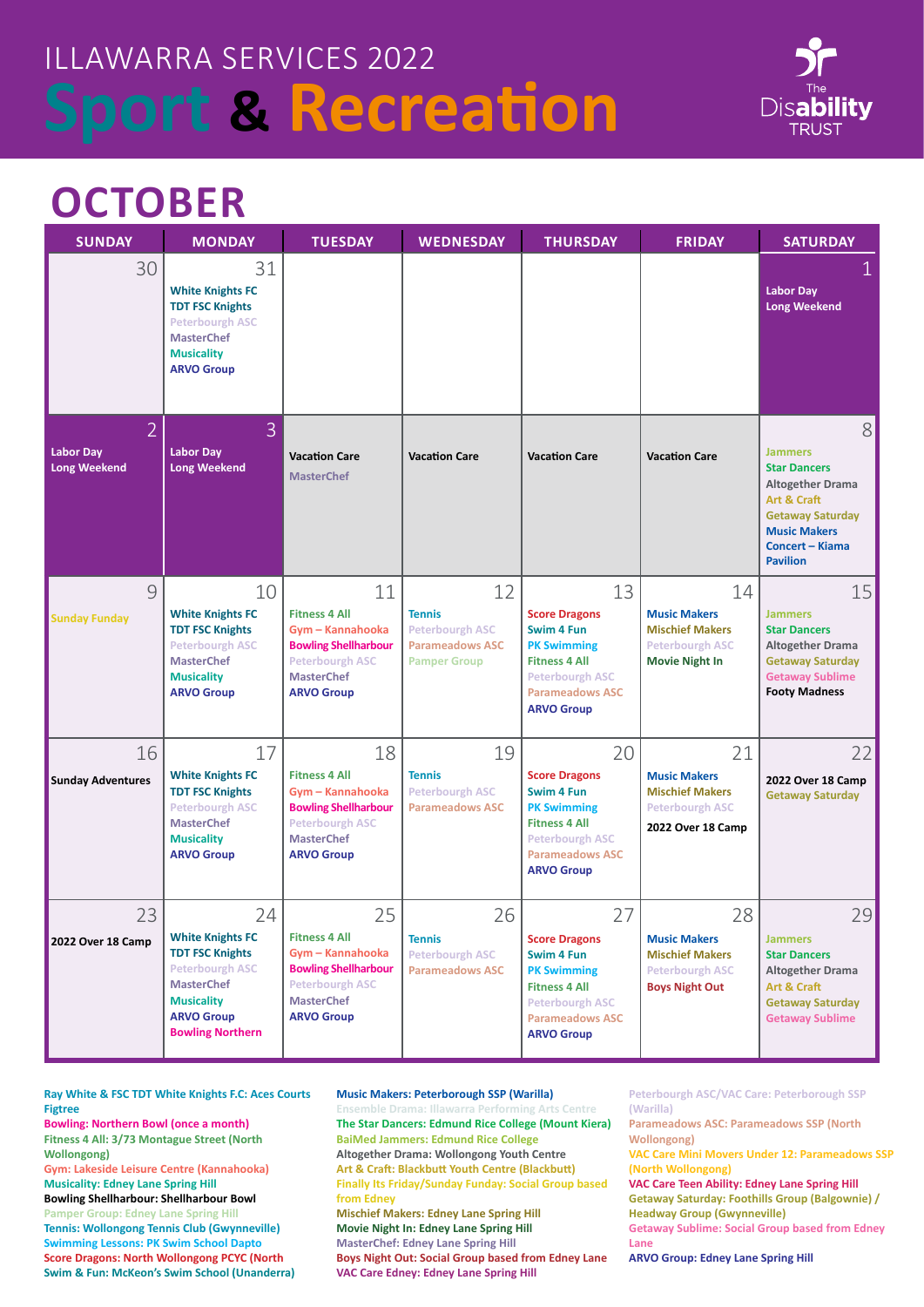

## **NOVEMBER**

| <b>SUNDAY</b>                                   | <b>MONDAY</b>                                                                                                                                                               | <b>TUESDAY</b>                                                                                                                                    | <b>WEDNESDAY</b>                                                                                           | <b>THURSDAY</b>                                                                                                                                                 | <b>FRIDAY</b>                                                                                                           | <b>SATURDAY</b>                                                                                                                                        |
|-------------------------------------------------|-----------------------------------------------------------------------------------------------------------------------------------------------------------------------------|---------------------------------------------------------------------------------------------------------------------------------------------------|------------------------------------------------------------------------------------------------------------|-----------------------------------------------------------------------------------------------------------------------------------------------------------------|-------------------------------------------------------------------------------------------------------------------------|--------------------------------------------------------------------------------------------------------------------------------------------------------|
|                                                 |                                                                                                                                                                             | 1<br><b>Fitness 4 All</b><br>Gym - Kannahooka<br><b>Bowling Shellharbour</b><br><b>Peterbourgh ASC</b><br><b>MasterChef</b><br><b>ARVO Group</b>  | $\overline{2}$<br><b>Tennis</b><br><b>Peterbourgh ASC</b><br><b>Parameadows ASC</b><br><b>Pamper Group</b> | 3<br><b>Score Dragons</b><br>Swim 4 Fun<br><b>PK Swimming</b><br><b>Fitness 4 All</b><br><b>Peterbourgh ASC</b><br><b>Parameadows ASC</b><br><b>ARVO Group</b>  | $\overline{4}$<br><b>Music Makers</b><br><b>Mischief Makers</b><br><b>Peterbourgh ASC</b><br><b>Finally It's Friday</b> | 5<br><b>Jammers</b><br><b>Star Dancers</b><br><b>Altogether Drama</b><br><b>Getaway Saturday</b>                                                       |
| 6<br><b>Sunday Funday</b>                       | 7<br><b>White Knights FC</b><br><b>TDT FSC Knights</b><br><b>Peterbourgh ASC</b><br><b>MasterChef</b><br><b>Musicality</b><br><b>ARVO Group</b>                             | 8<br><b>Fitness 4 All</b><br>Gym - Kannahooka<br><b>Bowling Shellharbour</b><br><b>Peterbourgh ASC</b><br><b>MasterChef</b><br><b>ARVO Group</b>  | 9<br><b>Tennis</b><br><b>Peterbourgh ASC</b><br><b>Parameadows ASC</b>                                     | 10<br><b>Score Dragons</b><br>Swim 4 Fun<br><b>PK Swimming</b><br><b>Fitness 4 All</b><br><b>Peterbourgh ASC</b><br><b>Parameadows ASC</b><br><b>ARVO Group</b> | 11<br><b>Music Makers</b><br><b>Mischief Makers</b><br><b>Peterbourgh ASC</b><br>Sony Camp Under<br>18 Camp - Berry     | 12<br><b>Jammers</b><br><b>Star Dancers</b><br><b>Altogether Drama</b><br>Art & Craft<br><b>Getaway Saturday</b><br>Sony Camp Under<br>18 Camp - Berry |
| 13<br><b>Sony Camp Under</b><br>18 Camp - Berry | 14<br><b>White Knights FC</b><br><b>TDT FSC Knights</b><br><b>Peterbourgh ASC</b><br><b>MasterChef</b><br><b>Musicality</b><br><b>ARVO Group</b><br><b>Bowling Northern</b> | 15<br><b>Fitness 4 All</b><br>Gym - Kannahooka<br><b>Bowling Shellharbour</b><br><b>Peterbourgh ASC</b><br><b>MasterChef</b><br><b>ARVO Group</b> | 16<br><b>Tennis</b><br><b>Peterbourgh ASC</b><br><b>Parameadows ASC</b>                                    | 17<br><b>Score Dragons</b><br>Swim 4 Fun<br><b>PK Swimming</b><br><b>Fitness 4 All</b><br><b>Peterbourgh ASC</b><br><b>Parameadows ASC</b><br><b>ARVO Group</b> | 18<br><b>Music Makers</b><br><b>Mischief Makers</b><br><b>Peterbourgh ASC</b><br><b>Movie Night In</b>                  | 19<br><b>Jammers</b><br><b>Star Dancers</b><br><b>Altogether Drama</b><br><b>Getaway Saturday</b>                                                      |
| 20<br><b>Sunday Funday</b>                      | 21<br><b>White Knights FC</b><br><b>TDT FSC Knights</b><br><b>Peterbourgh ASC</b><br><b>MasterChef</b><br><b>Musicality</b><br><b>ARVO Group</b>                            | 22<br><b>Fitness 4 All</b><br>Gym - Kannahooka<br><b>Bowling Shellharbour</b><br><b>Peterbourgh ASC</b><br><b>MasterChef</b><br><b>ARVO Group</b> | 23<br><b>Tennis</b><br><b>Peterbourgh ASC</b><br><b>Parameadows ASC</b>                                    | 24<br><b>Score Dragons</b><br>Swim 4 Fun<br><b>PK Swimming</b><br><b>Fitness 4 All</b><br><b>Peterbourgh ASC</b><br><b>Parameadows ASC</b><br><b>ARVO Group</b> | 25<br><b>Music Makers</b><br><b>Mischief Makers</b><br><b>Peterbourgh ASC</b><br><b>Boys Night Out</b>                  | 26<br><b>Jammers</b><br><b>Star Dancers</b><br><b>Altogether Drama</b><br>Art & Craft<br><b>Getaway Saturday</b><br><b>Getaway Sublime</b>             |
| 27<br><b>Sunday Adventures</b>                  | 28<br><b>White Knights FC</b><br><b>TDT FSC Knights</b><br><b>Peterbourgh ASC</b><br><b>MasterChef</b><br><b>Musicality</b><br><b>ARVO Group</b>                            | 29<br><b>Fitness 4 All</b><br>Gym - Kannahooka<br><b>Bowling Shellharbour</b><br><b>Peterbourgh ASC</b><br><b>MasterChef</b><br><b>ARVO Group</b> | 30<br><b>Tennis</b><br><b>Peterbourgh ASC</b><br><b>Parameadows ASC</b>                                    |                                                                                                                                                                 |                                                                                                                         |                                                                                                                                                        |

**Ray White & FSC TDT White Knights F.C: Aces Courts Figtree**

**Bowling: Northern Bowl (once a month) Fitness 4 All: 3/73 Montague Street (North Wollongong)** 

**Gym: Lakeside Leisure Centre (Kannahooka) Musicality: Edney Lane Spring Hill** 

**Bowling Shellharbour: Shellharbour Bowl Pamper Group: Edney Lane Spring Hill Tennis: Wollongong Tennis Club (Gwynneville) Swimming Lessons: PK Swim School Dapto Score Dragons: North Wollongong PCYC (North Swim & Fun: McKeon's Swim School (Unanderra)**

### **Music Makers: Peterborough SSP (Warilla)**

**Ensemble Drama: Illawarra Performing Arts Centre The Star Dancers: Edmund Rice College (Mount Kiera) BaiMed Jammers: Edmund Rice College Altogether Drama: Wollongong Youth Centre Art & Craft: Blackbutt Youth Centre (Blackbutt) Finally Its Friday/Sunday Funday: Social Group based from Edney Mischief Makers: Edney Lane Spring Hill Movie Night In: Edney Lane Spring Hill MasterChef: Edney Lane Spring Hill Boys Night Out: Social Group based from Edney Lane VAC Care Edney: Edney Lane Spring Hill**

**Peterbourgh ASC/VAC Care: Peterborough SSP (Warilla)**

**Parameadows ASC: Parameadows SSP (North Wollongong)** 

**VAC Care Mini Movers Under 12: Parameadows SSP (North Wollongong)**

**VAC Care Teen Ability: Edney Lane Spring Hill Getaway Saturday: Foothills Group (Balgownie) / Headway Group (Gwynneville)**

**Getaway Sublime: Social Group based from Edney Lane**